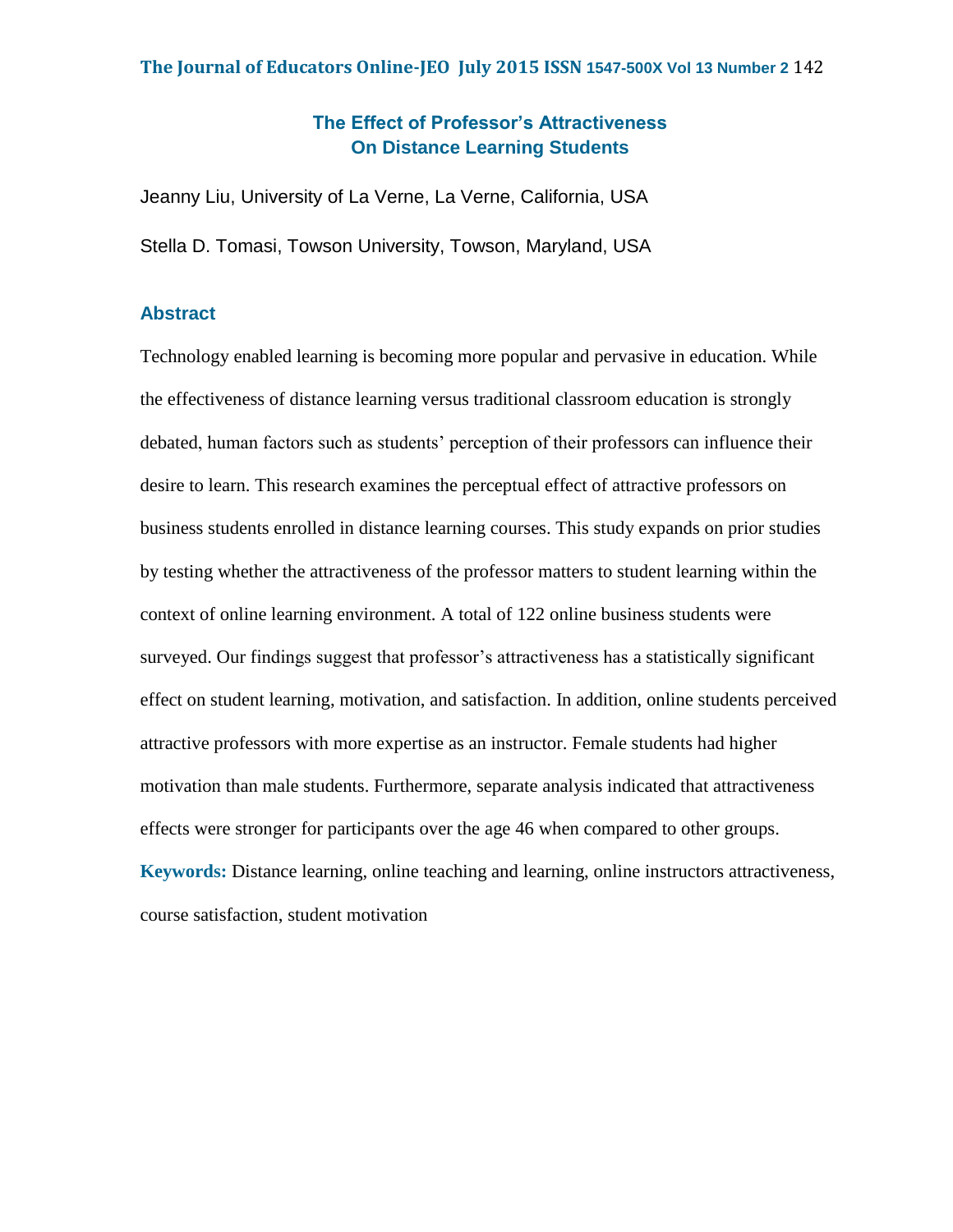## **INTRODUCTION**

Being human beings, it comes as no surprise that attractive individuals have an effect on people, even in the meritocracy that is the classroom. When it comes to professors, how does this effect play out? Are students affected positively or are they distracted? Past research indicates that students gave attractive professors higher course ratings and expressed higher course satisfaction (Felton, Mitchell, & Stinson, 2004; Liu, Hu, & Furutan, 2013). Additionally, students believe that attractive professors can influence their educational experience and feel they can learn more from an attractive professor (Gurung & Vespia, 2007; Romano & Bordieri, 1989).

But in researching attractiveness, do professors' attractiveness matter in an online learning environment? Online learning is a method in which lectures are conducted over technology on the Internet. Various technologies such as multimedia, video streaming, virtual classrooms and email are just few of the different methods to deliver lectures and course content to students (Thorne, 2003). According to the latest Sloan survey, over 6.7 million students were taking at least one online course during the fall 2011 semester which was an increase from the previous year (Allen & Seaman, 2013). However, student perceptions seemed to be mixed with the online content (Smart & Cappel, 2006). Do students learn more and learn better when watching lectures and interacting with an attractive looking professor in an online class? Most studies in the area of the effect of attractive professors on learning are done in a traditional classroom setting where students were provided with ample opportunities to interact with the professor (or instructor) face-to-face. However, in an online class this interaction can vary depending upon the choices of the professor. Professors who teach online can choose from an array of technologies that are available for online classes.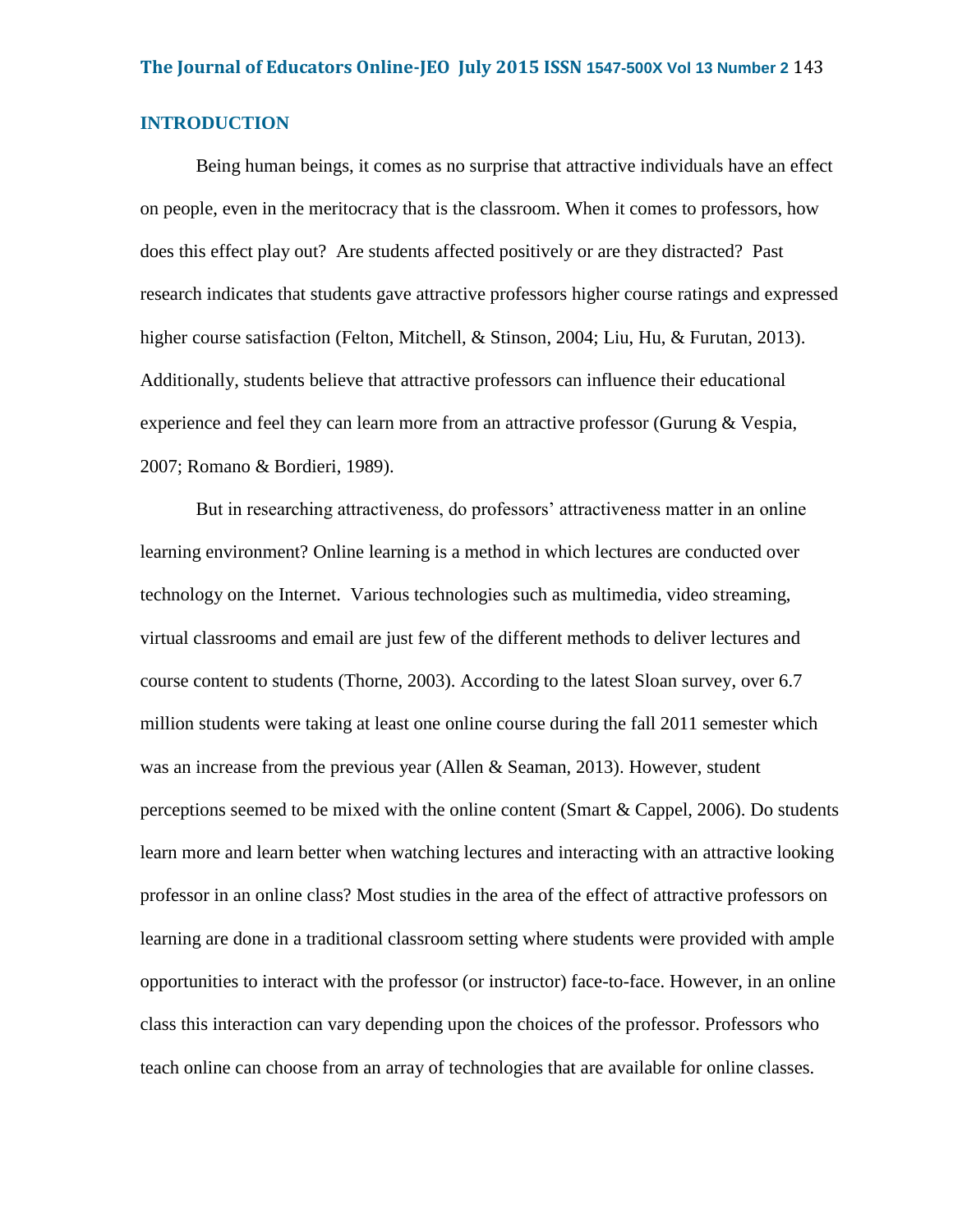They can also choose how much they want to be seen, to what lengths, and how much they want to interact with their students, both synchronously (e.g. live video conference) and asynchronously (e.g. email or online forum). With the popularity of online learning, it is important to understand whether professors' attractiveness matter to students in distance learning. Do the results of attractive professors' effect on learning found in the traditional classroom; that students feel they can learn more from an attractive professor, translate over to online learning? The answers can help professors determine the right medium to use to enhance online learning. The authors believe that even though online classes vary in their makeup and delivery as much as traditional classes, human factors like professor attractiveness can influence student reactions in online classes.

In this study, the authors examine whether professors' attractiveness matters to students online. The authors explore whether professors' attractiveness can predict a difference in students' satisfaction, learning outcomes, and students' rating of the course. There is ample evidence to show that this is true in the traditional classroom. However, as far as the authors can determine, there currently isn't any research on professors' attractiveness in the context of online learning. The authors' initial hypothesis is that this effect is also true in online learning. The authors think that when students perceive their professors as being attractive, students will report higher learning outcomes and satisfaction.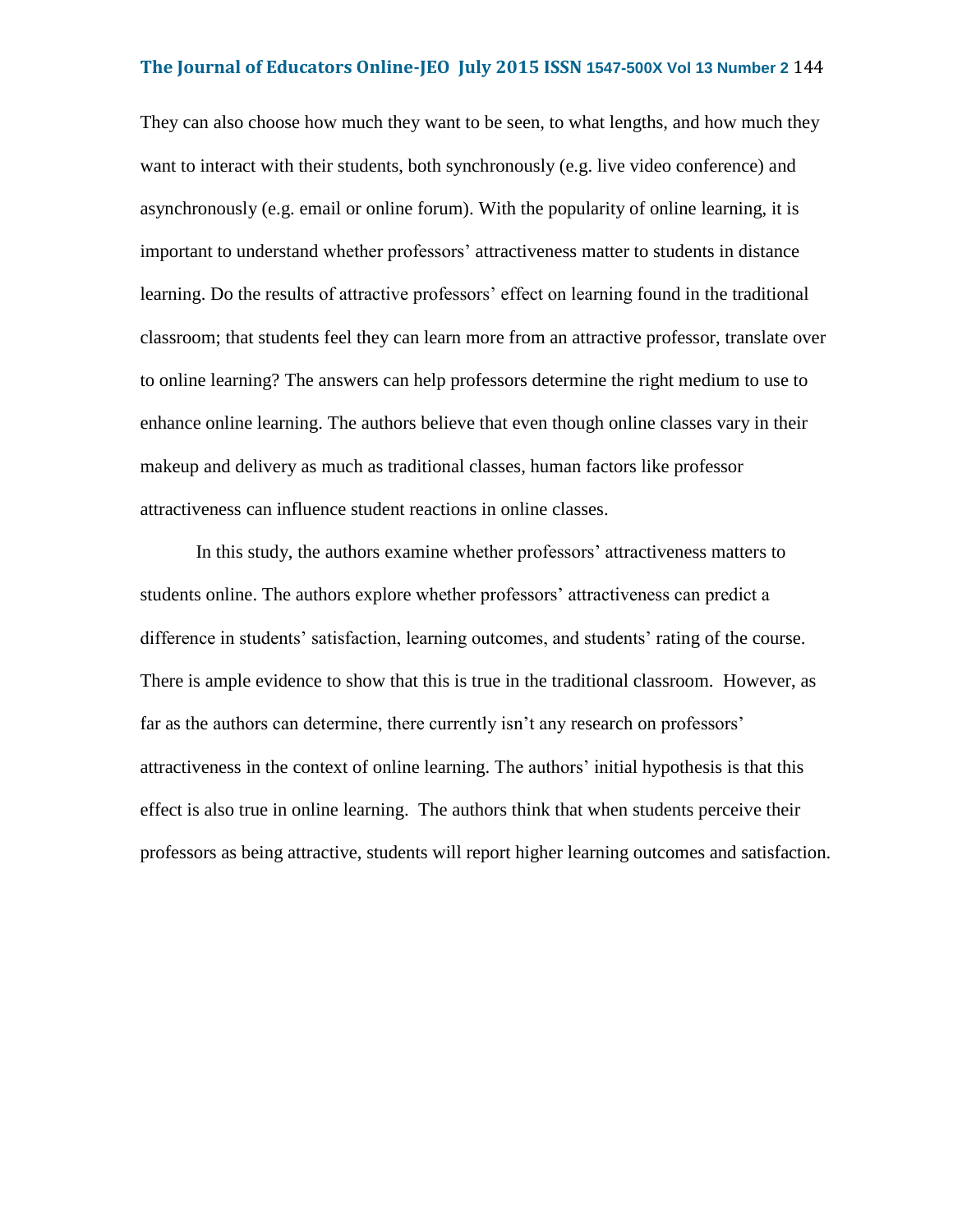## **LITERATURE REVIEW**

There is a large body of literature showing that professors' attractiveness affect student evaluations. Many studies have found that students tend to give attractive professors higher course evaluations than their non-attractive counterparts (Feeley, 2002; Felton et al., 2004; Hamermesh & Parker, 2005; Hossain, 2009; Lang, 2005). Students taught by attractive professors, across class years and majors, claimed that they learned more and liked their classes better (Gurung  $& Vespia, 2007$ ). When students were asked to recall their educational experience with attractive professors, the results indicate that students were more motivated and enjoyed their classes more (Liu et al., 2013).

Attractive professors seem to have a significant advantage from their student evaluations. They are often judged more favorably according to their level of attractiveness (Bonds-Raacke & Raacke, 2007). Although it is tempting to deny the idea that having an attractive professor would result in higher student learning outcomes, research suggests that people in general like to socialize and interact with individuals that are attractive (Adams  $\&$ Crane, 1980). From a social psychological perspective, people enjoy being around attractive people; and that they also desire to form and maintain close social bonds with those that are attractive (Lemay, Clark, & Greenberg, 2010). Additional research suggests that attractive individuals were perceived as warm, kind, trustworthy, and sociable (Snyder, Tanke,  $\&$ Berscheid, 1977; Langlois, et al., 2000). As such, the authors believe that physical attractiveness would play an important role in teacher-student social interactions and judgment formation from students. Students who perceive their professors are attractive will elicit more positive emotional reactions to interact, as a result, they would express higher motivation to learn and report higher course satisfaction (Liu et al., 2013).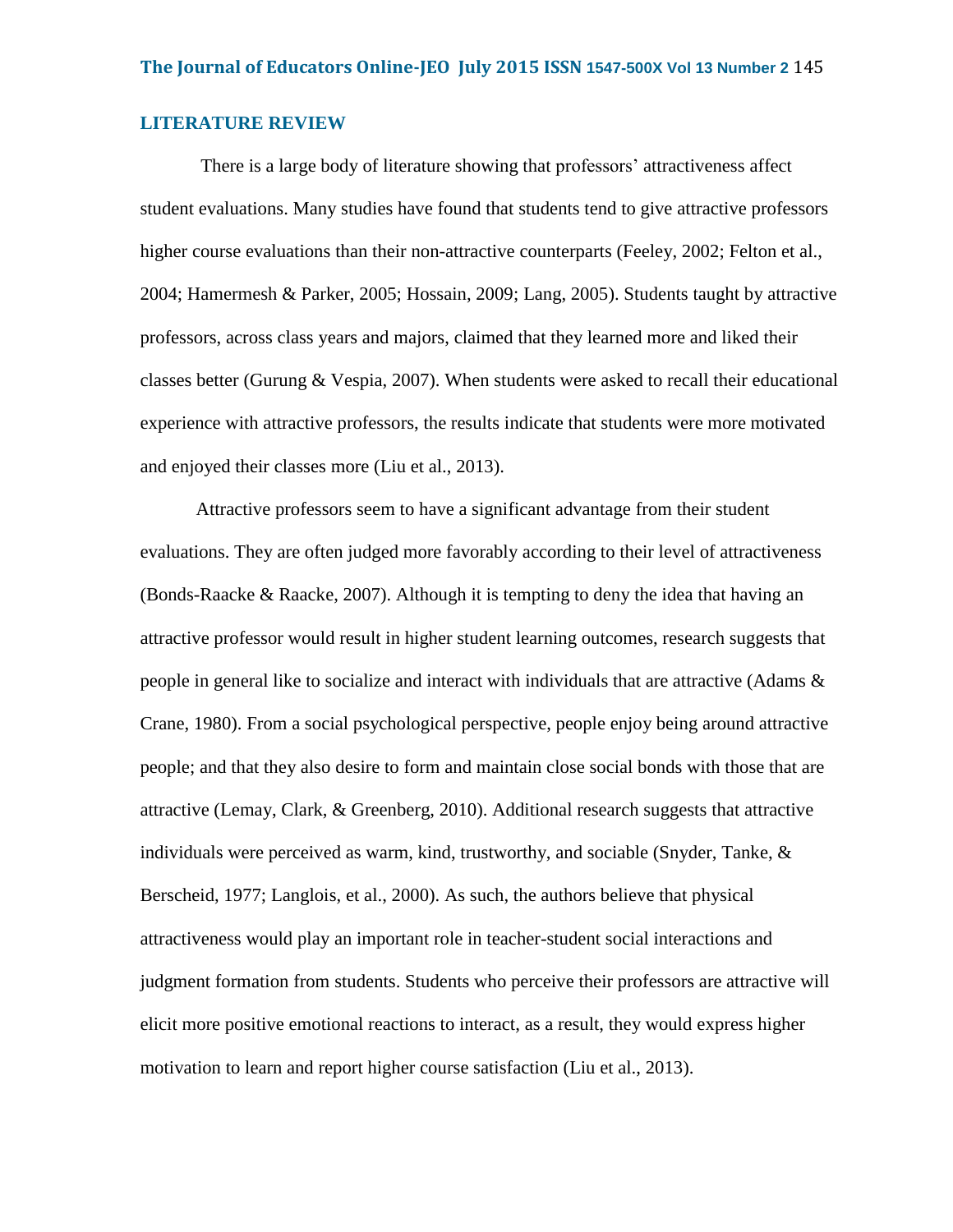Attractive individuals are also perceived as more competent than less attractive individuals. Past meta-analysis research indicates a moderating effect between physical attractiveness on perception of intellectual competence (Eagly, Ashmore, Makhigani & Longo, 1991), and that this effect is significantly observed both in children and adults when measured against their standardized test scores and grade point averages (Feingold, 1992). Further meta-analysis research suggests a relationship between attractiveness to actual competence, however, this effect is only significantly observed in children but not in adults (Jackson, Hunter, & Hodge, 1995). A review of sociology literature indicates that physical attractiveness diffuses a perception of socioeconomic status; in which external cues such as race, age, gender, or occupation, may results in a specific stereotype and association to hierarchies of status within groups (Driskell & Salas, 1993; Webster & Driskell, 1983; Lockheed, 1985). Those individuals with the best perceived characteristics are more likely to be rewarded with more power, prestige, and influence (Oldmeadow, Platow, & Foddy, 2005). Accordingly, as suggested by literature attractive professors may affect students both at the interaction level and status (or impression) formation. The authors believe that this bias can affect students in which attractive professors will perceive to be more credible and trustworthy. Consequently, the authors posit that professors who are considered attractive by their students will do better than their counterparts. Based on the review of past literature, the authors hypothesize that professors' looks matter in online learning.

- *H1*: Students will perceive online instructors to have more expertise when the professor is attractive.
- *H2:* Students will perceive online instructors to be more effective when the professor is attractive.
- *H3:* Students would be more motivated to learn in the online course when the professor is attractive.
- *H4*: Students will perceive to learn more in the online course when the professor is attractive.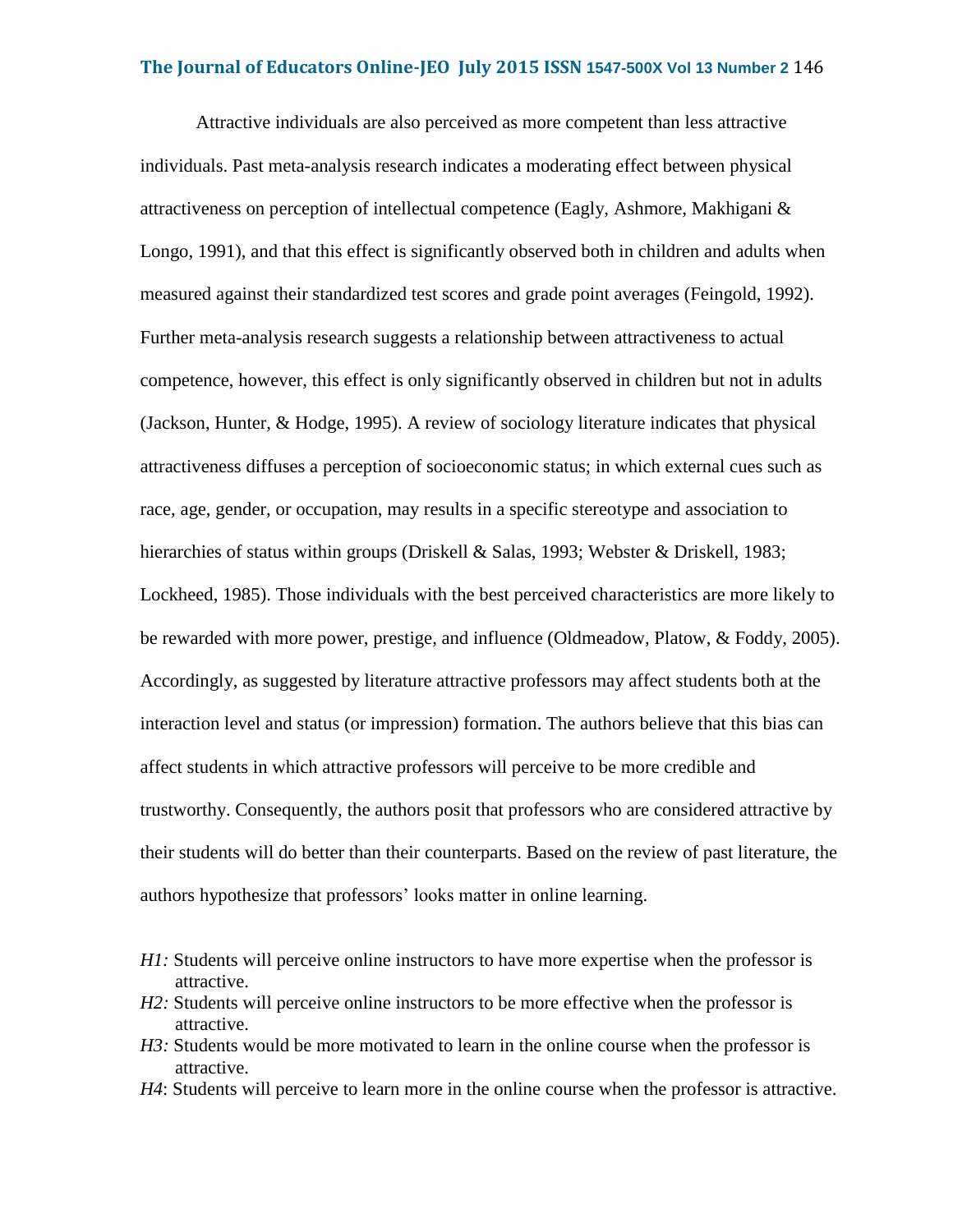*H5:* Students will be more satisfied with the online course when the professor is attractive.

## **METHODOLOGY**

## **The Sample**

Undergraduate ( $N = 50$ ) and graduate ( $N = 72$ ) students at a private university and at a public university who were enrolled in online courses were asked to participate in a voluntary survey. There were 242 participants but only 122 surveys were completely filled out and available for analysis in the study. There were 51 males and 71 females in the study. There were four age categories:  $18-25$  (N = 20), 26-35 (N = 39), 36-45 (N = 32), and over 46  $(N = 31)$ . Students were asked about their perception of their online professors, learning outcomes from the course, motivation to learn and overall satisfaction with the course.

## **Study Design**

In order to compare student learning and motivation outcomes between high attractive and low attractive professors, we described two different situations where students have to rate their online professors. We used the rating method that is common in a popular professor rating website, where students rate professors they have previously taken. On the website, students are asked whether their professor is hot, which will then display a chili pepper icon next to the professor's profile. In this study, we described a similar situation, where students had to recall a professor (attractive or not attractive) they had while taking an online course.

Imagine that you are invited to post your review of your professors on ratemyprofessor.com on the dimension of hotness. Think of an online class you had in the past 3 years with a professor who you would rate as high in hotness (red chili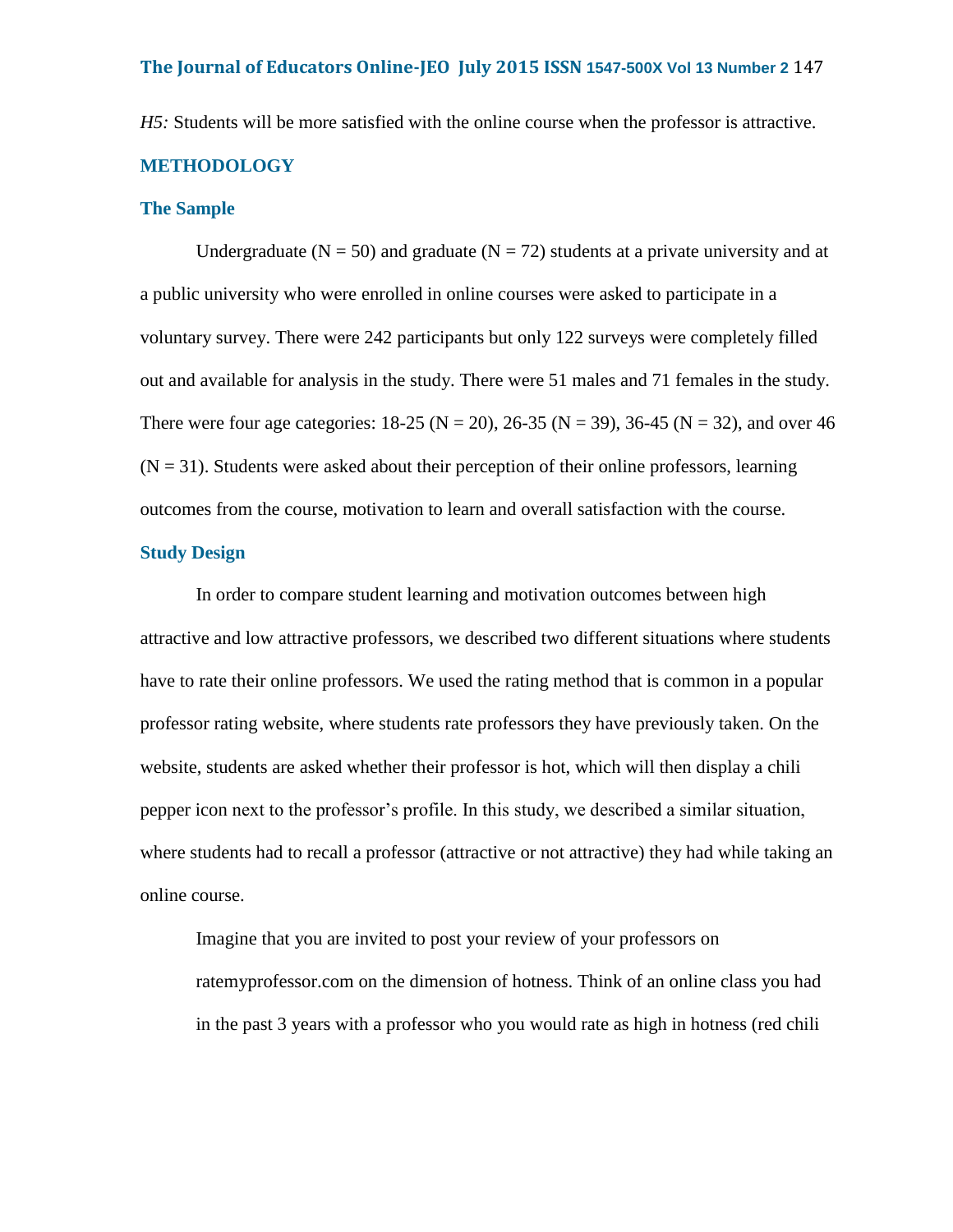pepper). Think about the class he/she was teaching and your experience in the class and answer the following questions.

Participants then answered questions about the professor and their learning outcomes, motivation and satisfaction. The second section of the survey was set up the same way; however, the situation was based on a professor students would rate low in hotness.

### **Instrumentation**

The measures used in this study were modified from established scales to ensure appropriate validity and reliability scores. To test the hypotheses, five measurements were identified in the survey: hotness, instructor expertise, motivation, learning outcomes and satisfaction with the course. Each measure is described below.

Hotness. This measure is defined as how attractive a professor is perceived. The five dimensions of hotness was taken from Liu et al.'s (2013) study. Through content analysis, they found that students' perception of hotness were based on five dimensions: good looks, good figure, well-dressed, attractive and sexy. All measures used a seven point Likert scale ranging from 1 (strongly disagree) to 7 (strong agree), (Cronbach's  $\alpha$  = 0.881).

Instructor expertise. This measure was a modified scale from Ohanian (1990). Expertise from an instructors imply as source credibility to imply that there are certain positive characteristics that affect the acceptance of the message by the student (Ohanian, 1990). The author found that agreement with instructor's message was directly varied with the perceived level of expertise. Items in this measure asked whether "the instructor seemed like an expert," "seemed like experienced," "seemed knowledgeable," "seemed qualified," and "seemed skilled" (Cronbach's  $\alpha$  = 0.988).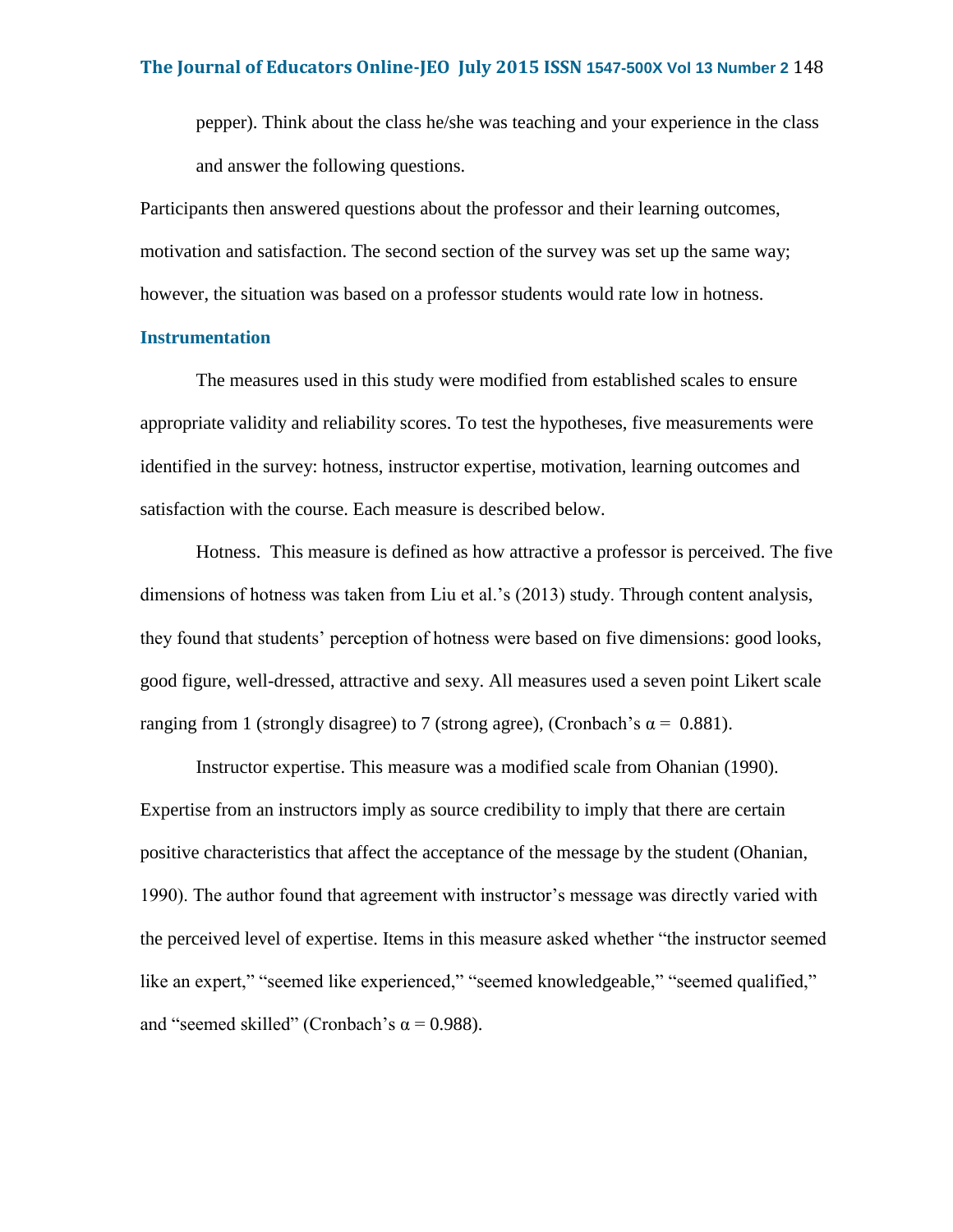Instructor Effectiveness. This measure identifies behaviors that lead to instructor effectiveness in online courses. This measure was modified from Jones' (2012) study and adapted for this study. The greatest impact on student's perceived of teaching effectiveness was whether the instructor in the online course stimulated to learn. Students wanted a course that was organized well and presented information in a structure manner. Items in this measure asked questions like, "Overall, the instructor was effective," "The instructor presented the information clearly," and "The instructor stimulated me to learn about the topic" (Cronbach's  $\alpha$  = 0.952)

Motivation. This measure identifies a student's motivation to learn material which is described as a process that includes stimulating properties. It can lead students to arousal behaviors, which can give students direction to their behaviors and lead to choices of a preferred behavior (Brophy, 1983; Ames, 1990; Dweck, 1986). The items were based on the study by Christophel (1990). The items are concerned with how a student feels about the class and include 12 bi-polar adjectives (Cronbach's  $\alpha$  = 0.950).

Learning outcome. Individuals have their own thoughts about the meaning of learning, which have been formed through early experiences and evidence of change in knowledge (Bamber & Castka, 2006). This measure is based on a modified scale from Bamber and Castka (2006) and items included "I think the online lectures were important for me," "I think the online lectures were excellent," "I think the online content was interesting," "I found the online content to be very useful," and "I feel I retained what I have learned from watching the online lectures" (Cronbach's  $\alpha = 0.923$ ).

Satisfaction. This measure identified how pleased students were with taking the online course. The measure was adapted from Oliver's (1980). Items included students'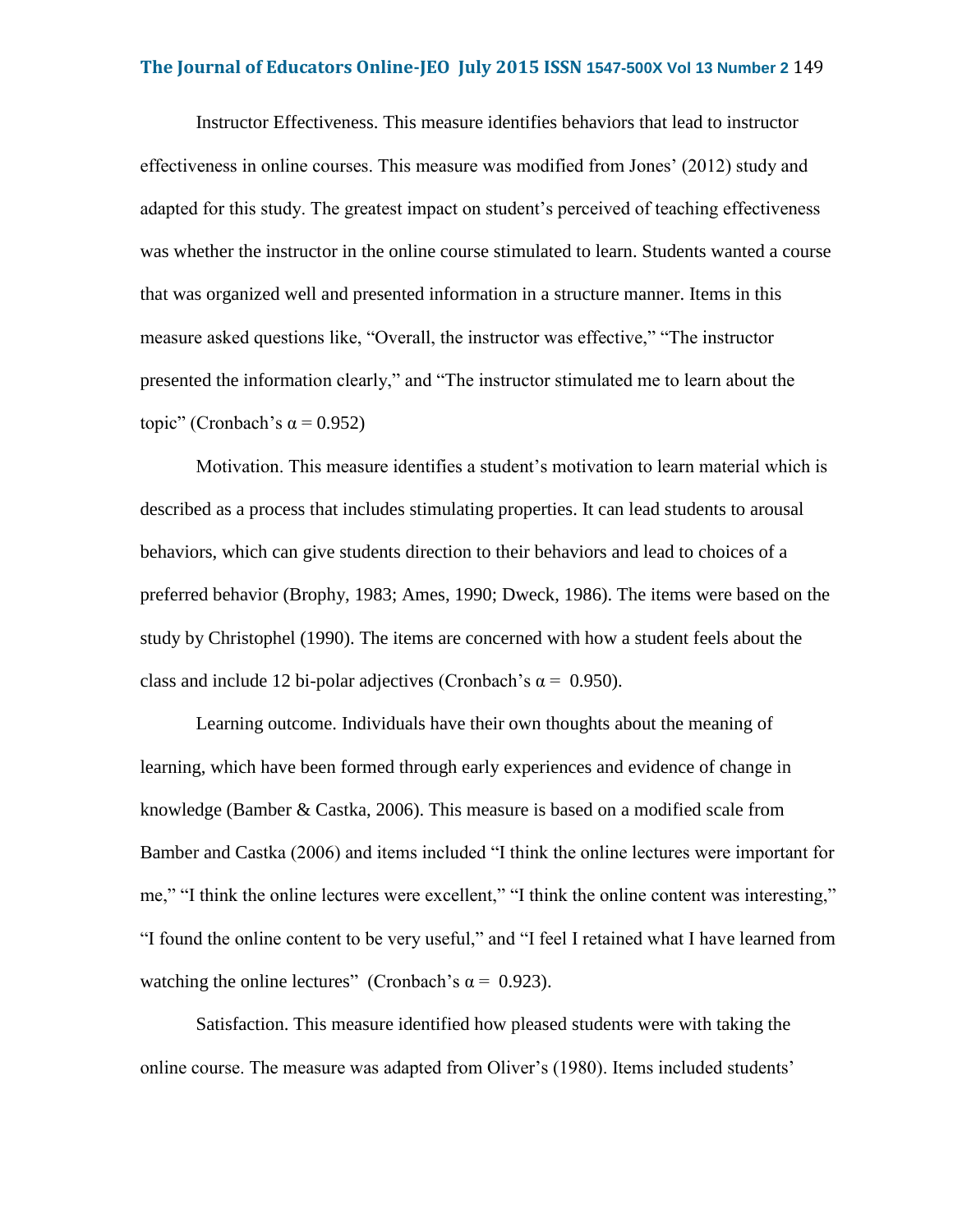satisfaction with their experience in the course and their decision to take the course (Cronbach's  $\alpha$  = 0.912).

## **ANALYSIS AND RESULTS**

Since the same participant had to answer questions regarding both high and low attractive professors, a repeated measure analysis of variance was conducted on the data. When asked to think of an instructor high in attractiveness, students gave higher values on the attractiveness factor than they did when there were asked to think an instructor low in attractiveness ( $M_{\text{high}} = 4.427$ ;  $M_{\text{low}} = 3.869$ ) = 25.425, p=0.000).

We conducted the repeated measure analysis through two models to further examine the data. In both models, attractiveness of the instructor influences the dependent variables used in the study. However, there were some interesting findings when interaction factors, gender and age of the participants, were added to the model. In the first model, we tested how gender interacts with attractiveness on the dependent variables. We found that gender interacted with motivation, F  $(1, 120) = 4.913$ , p < 0.030. When looking at the mean levels, both genders, especially female students, had lower motivation levels in the online course when the instructor was not attractive. In the second model, we added both age of the participants and gender to the model. We found that the interaction of gender with attractiveness diminishes but the interaction of age and attractiveness influences satisfaction, instructor's effectiveness and instructor's expertise. The second model is what we used in the repeated measure analysis. The analysis showed that students were influence in learning outcomes on online courses by the attractiveness of the professor,  $F(1, 114) = 25.425$ , p  $< 0.000$ .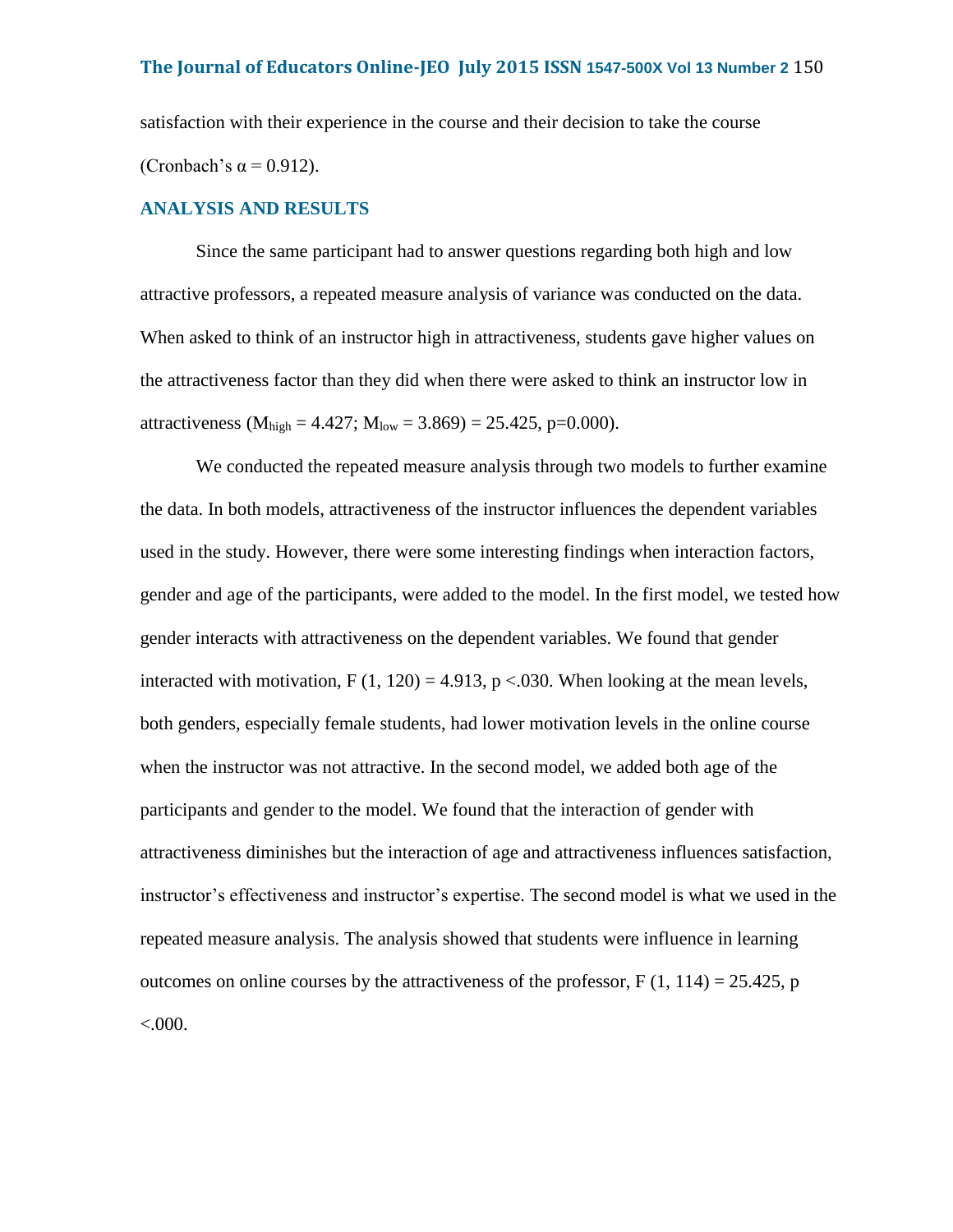In an online course, students perceived high attractive professors with more effectiveness as an instructor,  $F(1, 114) = 51.066$ ,  $p < .001$  and more expertise as an instructor, F  $(1, 114) = 12.422$ , p < .00, supporting H1 and H2. Students had more motivation to learn in the course,  $F(1, 114) = 84.202$ ,  $p < .001$  and perceived they learned better through the course material,  $F(1, 114) = 39.088$ ,  $p < .001$ , supporting H3 and H4. Furthermore, students were more satisfied with the course when the instructor was perceived with high attractiveness,  $F(1, 114) = 53.368$ ,  $p < .001$ ), supporting H5 (See Table 1 – Mean Levels of Dependent Variables).

There was an interaction effect between attractiveness of the instructor and age of the students on three of the dependent variables, satisfaction, expertise and effectiveness of the instructor (See Table 2 - Repeated Measures Analysis of Variance Results). Satisfaction levels were influenced by the interaction of age and attractiveness of the instructor, F (3, 114)  $= 2.760$ , p < .05). Participants that were over 46 years old had lower satisfaction levels when the instructor was not attractive in online courses. Levels of attractiveness appeared to also affect certain age ranges, F  $(3, 118) = 4.794$ , p < .003 on the expertise of the instructor. The age range over 46 and older were most influenced by attractiveness of the instructor which affected their perception of expertise, followed by the age range 26-35, then 18-25 and lastly 36-45. The effectiveness of an instructor was also influenced by certain age ranges,  $F(3, 1)$  $118$ ) = 4.472, p < .005. The age range over 46 was the most influenced group, followed by age range groups 26-35, 18-25, and lastly 36-45. The interaction effects were not statistically significant for learning outcomes and motivation; however, the mean perception of certain age groups showed the same tendency (See Table 3 – Mean Levels of Dependent Variables Based on Age\*Attractiveness Factor).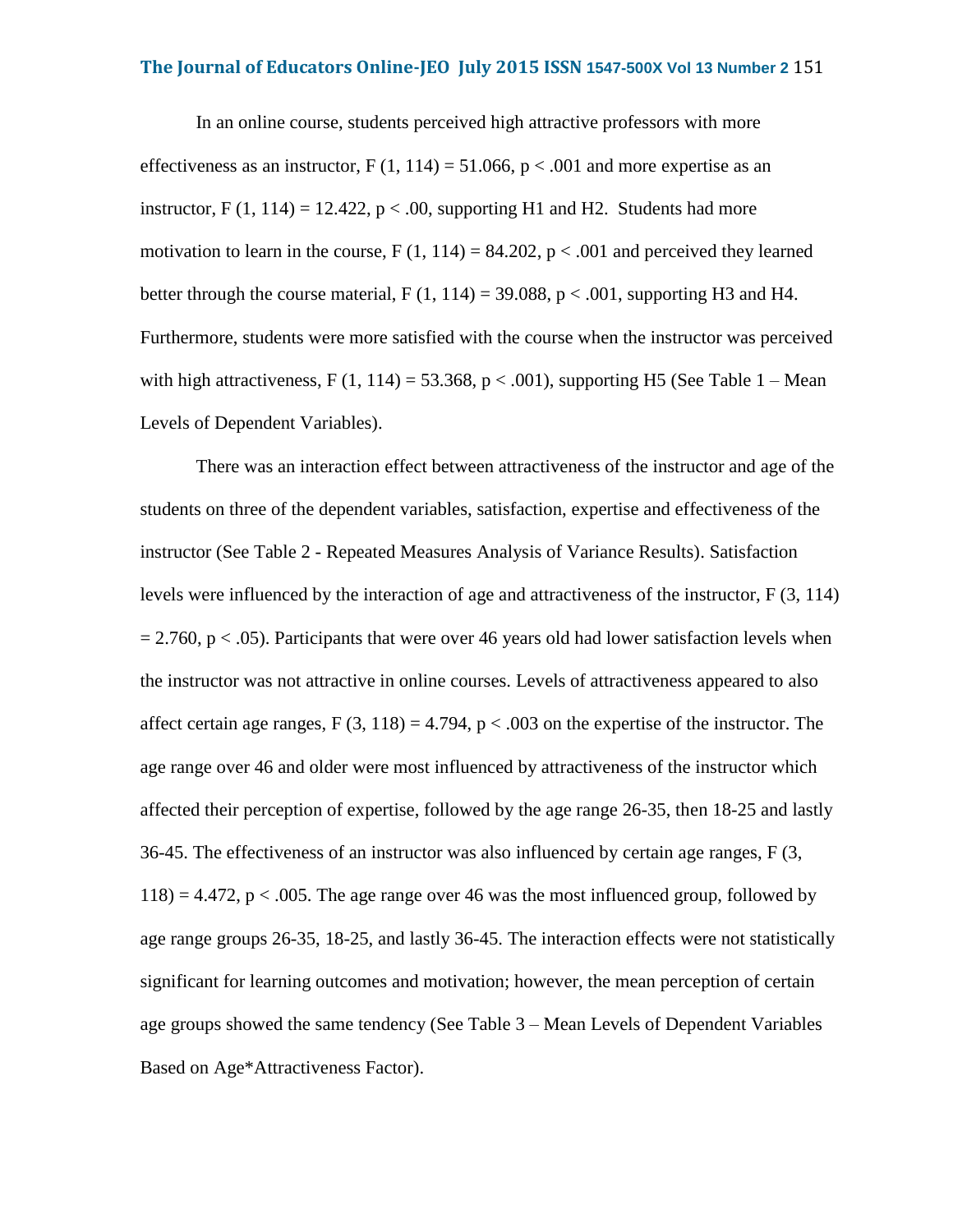## **DISCUSSION**

The purpose of this research was to examine the professor's attractiveness and its perceived impact to student's evaluation of course outcomes within the context of an online learning environment. Our study discovered that professor's attractiveness matters to students in the online learning environment. Our findings suggest that professor's attractiveness has a statistically significant effect on student learning, motivation, and satisfaction. Results also indicate that students perceive attractive professors with more expertise as an instructor. Although online course delivery offers various instructional methods, professors who teach online should be aware of their looks and appearances when delivering lectures or interacting with students using the face-to-face instruction method. Our findings are consistent with similar research done in the traditional classroom, which indicates that a professor's attractiveness is associated with higher student perceived learning, motivation, and satisfaction (Liu et al., 2013; Felton et al., 2004; Gurung & Vespia, 2007; Romano & Bordieri, 1989). However, this study was mainly interested in examining whether the effect also exists in an online course as distance learning is becoming more pervasive in education.

An interesting finding through the analysis was the influence of gender in the effect of instructor's perceived attractiveness between female and male students for motivation in the online course. The results showed that women had higher levels of motivation when the instructor was attractive ( $M_{high} = 5.415$  vs. 5.231), F (1, 120) = 4.913, p = .029) and women had very low levels of motivation in the course when the instructor was not attractive  $M_{\text{low}} =$ 3.948 vs. 4.333). However, when adding the variable: "Age", into the model, the influence of gender was diminished, which was another interesting discovery. The age difference of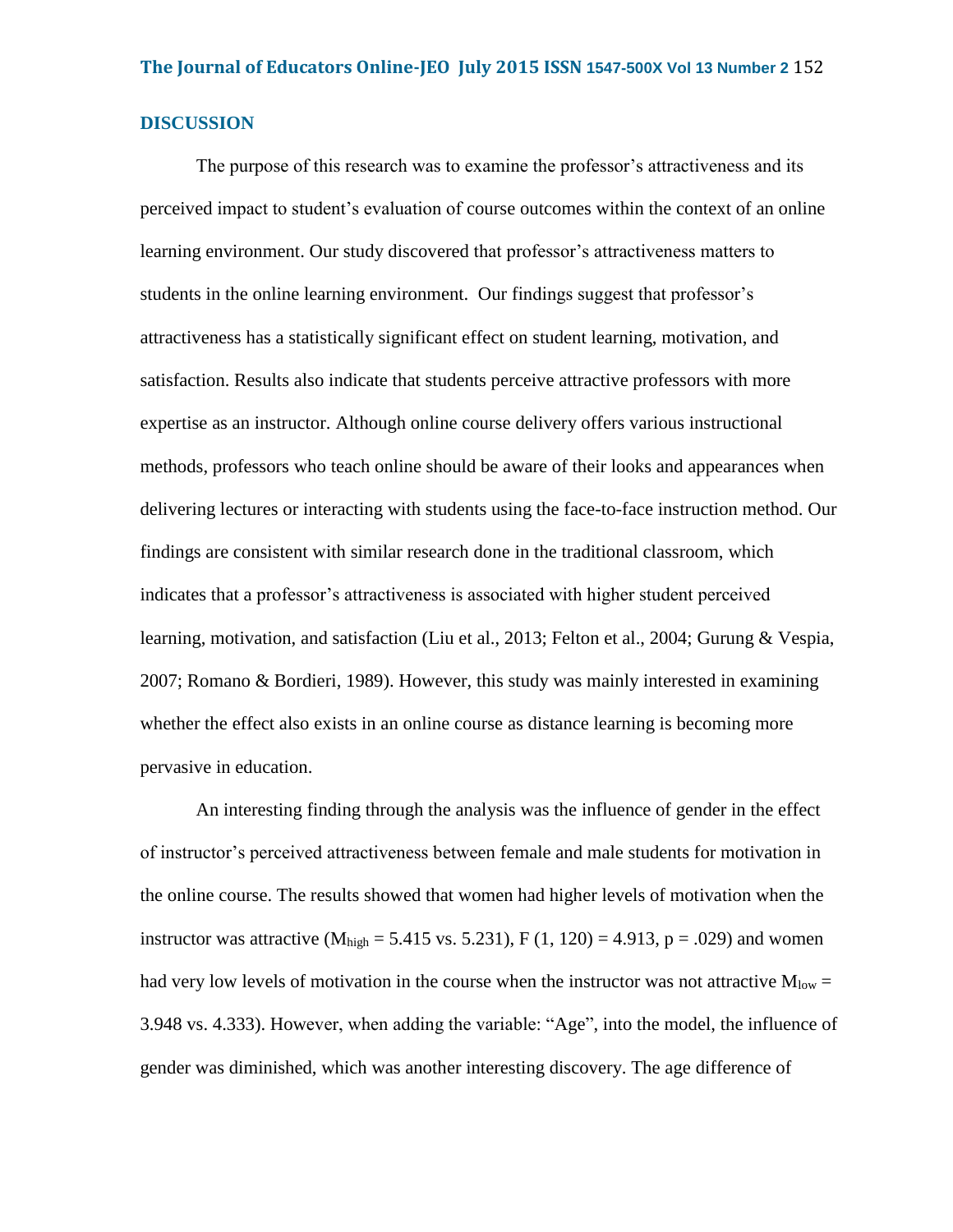participants in the effect of instructors' perceived attractiveness impacts satisfaction, instructor effectiveness and instructor expertise. The results showed that participants over the age 46, when compared to participants under age 46, perceived attractive instructors as having higher effectiveness ( $M_{46+}$  = 6.366 vs. 5.783, 5.903, 5.671), F (1, 114) = 4.618, p = .004); having higher expertise ( $M_{46+}$  = 6.497 vs. 5.825, 6.133, 5.799), F (1, 114) = 4.128, p = .008) and were more satisfied with the online course ( $M_{46+} = 6.254$  vs. 5.875, 5.827, 5.973),  $F(1, 114) = 2.760$ ,  $p = .045$ ). Similarly, these participants over the age 46 perceived not attractive instructors have lower effectiveness  $M_{46+} = 3.969$  vs. 5.116, 4.573, 4.867), lower expertise ( $M_{46+}$  = 5.172 vs. 5.825, 5.205, 5.777), and were less satisfied with the online course ( $M_{46+} = 4.177$  vs. 4.750, 4.202, 5.306). This interesting discovery leads to questions regarding why certain age groups, particularly older students, are influenced by attractiveness in online courses. Simonds and Brock (2014) found that older students have a stronger preference for videos of the professor lectures while younger students prefer more interactive learning options. Other studies found that older students were more active on discussion forums (Chyung, 2007), had higher levels of academic performance levels (Koh & Lim, 2012), invested more time and were more satisfied with online courses than younger students (DiBiase & Kidwai, 2010). However, research in the area of understanding how age interacts with attractiveness of an instructor is limited. Based on research in psychology, Foos and Clark (2011) state that older individuals are more experienced in many areas and used their judgment to perceive attractiveness in an individuals based on other things other than just the face. This could provide evidence on why older students who were influenced by attractiveness of the professor also had perceived higher levels of instructor expertise and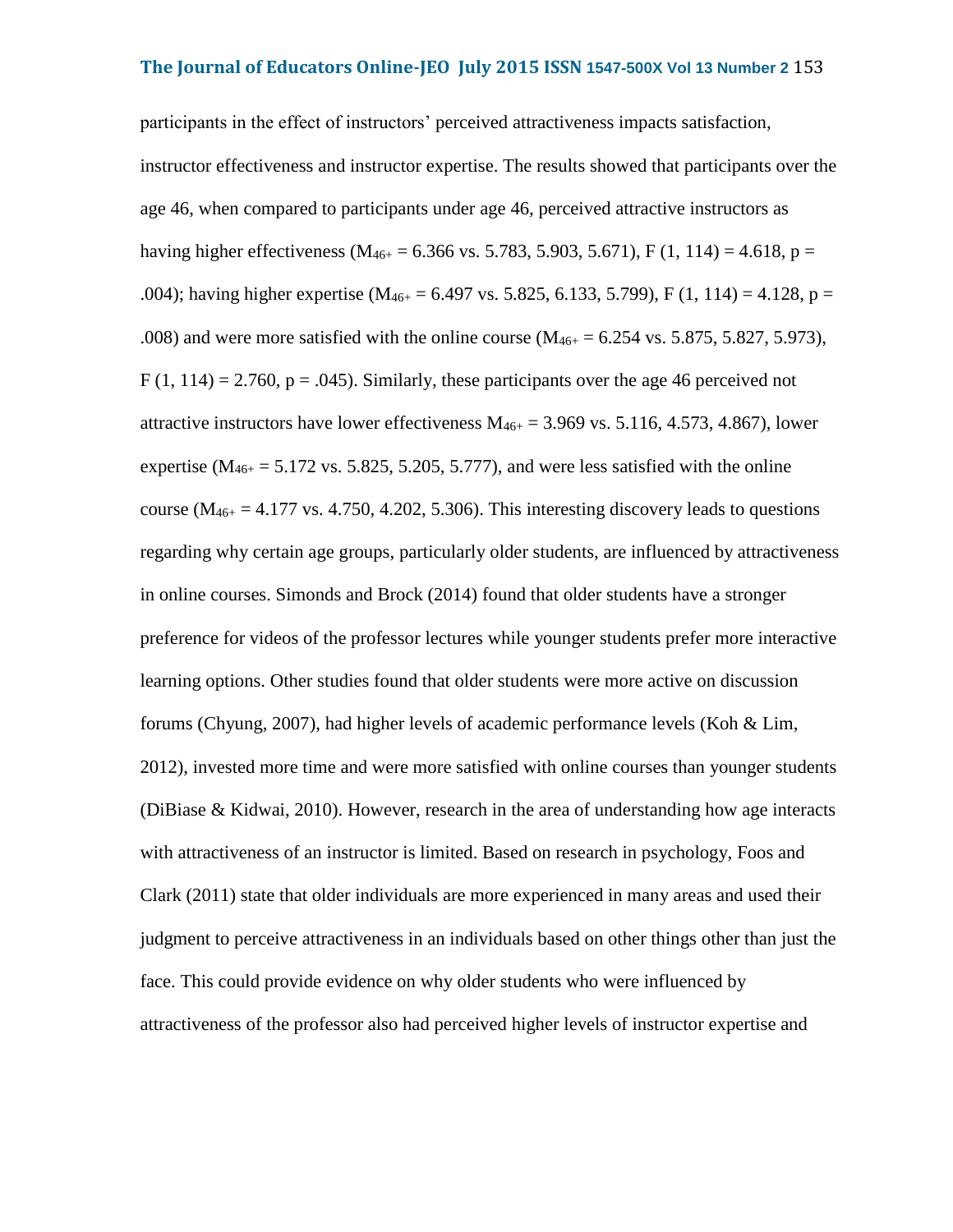experience. When an older student perceived an instructor as not attractive, then the level of perceived instructor expertise and experiences also diminished.

Our study has several limitations that should be noted. First, the focus of our study is to examine whether attractiveness stereotype exist in online instruction. While we found evidence to support this claim, the results rely heavily on self-reported retrospective perception of the students. This may result in inaccurate recalling of events. Given that various technological tools are available to engage students online, further research should investigate the effect of synchronous (e.g. live video conference) and asynchronous (e.g. placing instructor's picture in an online forum) instruction design, as well as their subsequent effects on course satisfaction, learning, and motivation.

Online learning evolved from distance learning, which has been available for decades. The big change in the past decade has been the availability of cheap and ubiquitous communications technology and software. Distance learning has evolved from traditional written materials (e.g. paper, posts, prints) to digital files and from pre-recorded lectures (e.g. audio, television broadcasts, videos) to live interactive learning (e.g. video conferencing, live meetings, instant messaging). Furthermore, cheap, ubiquitous and fast Internet means that students and professors both do not need specialized and expensive equipment for sending and receiving the lectures. They can learn or teach from home, the office or even a Wi-Fi enabled coffee shop. Cheap hardware (i.e. laptops, smartphones, web-cams) and cheap software (i.e. apps) lowers the cost of technology that is available to students and professors. Conversely, demand for communication has encouraged software developers to create ever more clever and more specialized software. This gives professors lots of choice and allows them to choose the technologies that fit their teaching styles and that appeal to them.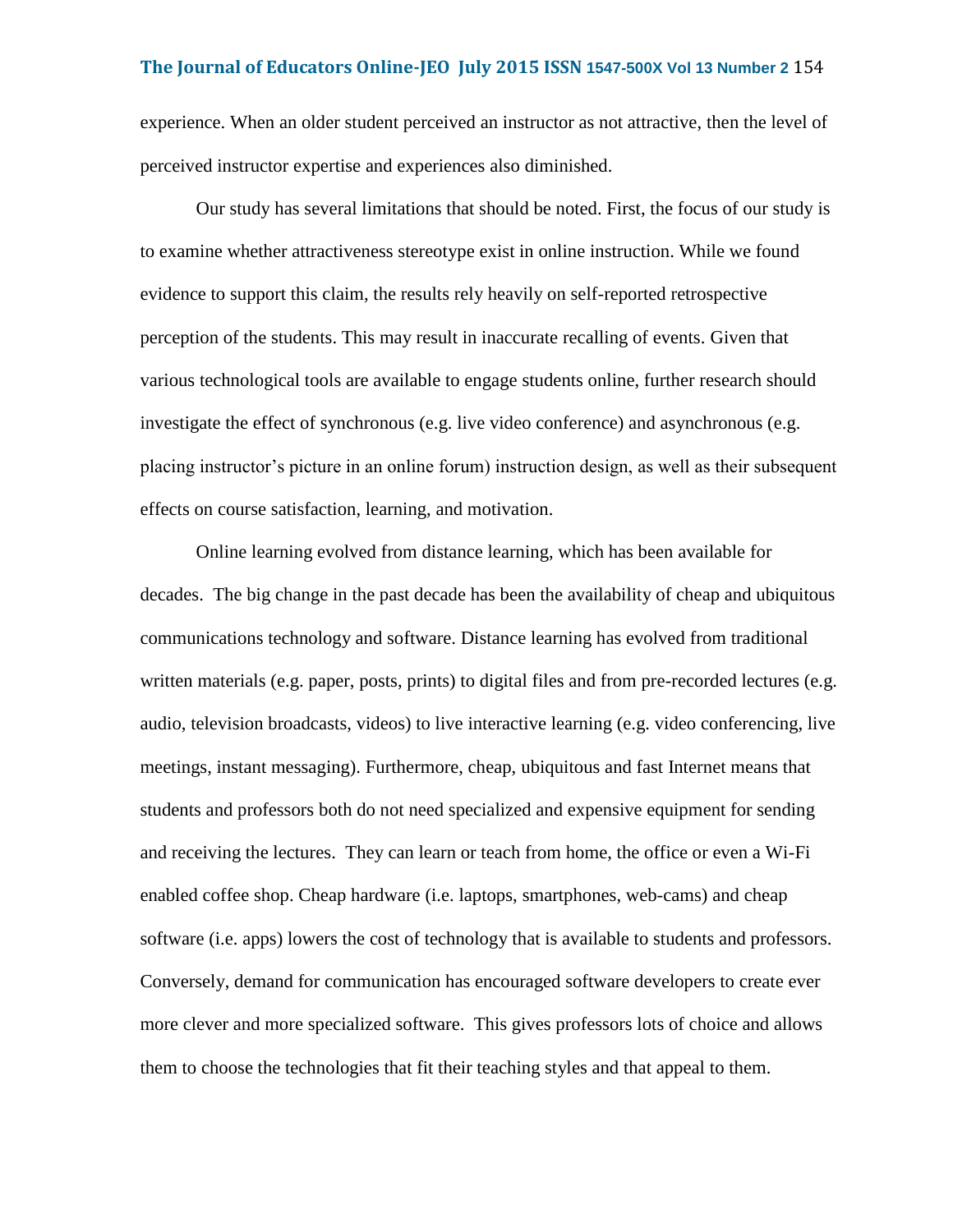However, not all professors are demonstrating effective use of interactive technologies in distance learning as academia overall often lags behind the general public. We believe the different adoption of technology present an opportunity for study. Looking at the literature, there is research that demonstrates interactive systems lead to better learning outcomes (Trentin, 1997). This is also shown be true with distance learning (Katz, 2002) and Instant Messaging (IM) interaction in support of online teaching (Wang & Morgan 2008). Following this work, the authors feel confident in that professors who use interactive systems will lead to higher learning outcomes and student satisfactions. While we did not control for the level of interaction, we suspect that an interactive instruction method would be positively correlated to course evaluation, student learning and overall satisfaction. Similar to the results by Allen and colleagues (2002), courses taught using online videoconference technology, will receive higher ratings than professor who do not use this technology (Allen, Bourhis, Burrel & Mabry, 2002). Consequently, we encourage future research to test the attractiveness effect while controlling for the level of interactivity.

Another limitation is that learning outcome reflects students' perception of how much they learned. This is also self-reported and does not measure actual learning, academic performance, or subject knowledge. We would like to see an experiment where the same course and material is taught in the same way, where the only difference is that the professor is presented as attractive and less attractive.

## **CONCLUSION**

Review of literature suggests that physical appearance matters within traditional classroom instruction from the perspectives of either the student or the professor. Past studies have indicated that teachers perceive attractive looking children more favorably. For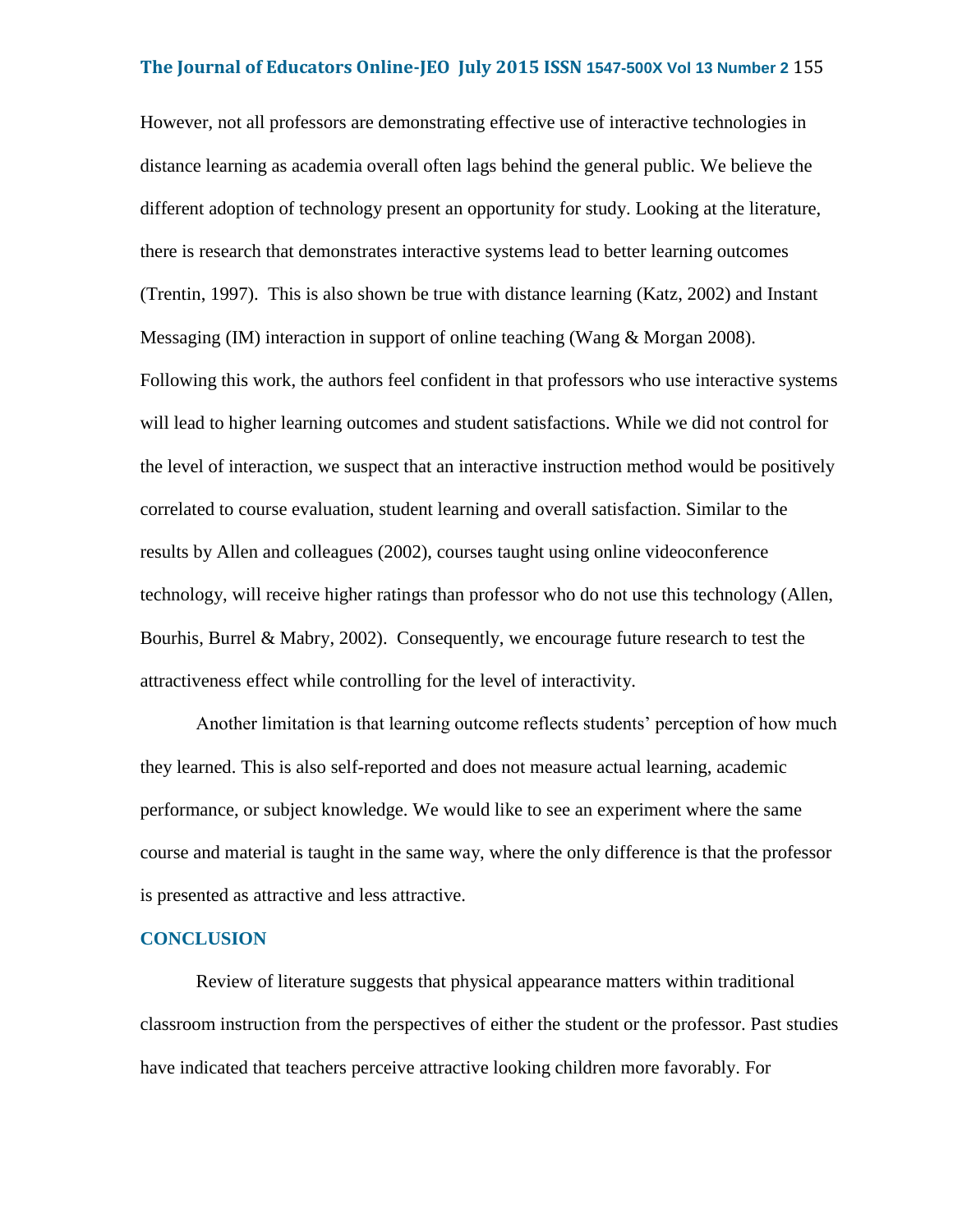example, attractive looking students perceived as more socially competent (Vaughn  $\&$ Langlois, 1983) and academically competent (Parks & Kennedy, 2007). Interestingly, metaanalysis indicates that attractive students correlate with actual intellectual competence (Jackon, Hunter, & Hodge, 1995). Other studies also discovered that teachers had higher expectations in school performance for physically attractive kids (Clifford & Walster, 1973) and demonstrated a higher teacher-student interaction in the classroom (Adams & Cohen, 1974). Attractive professors increase immediacy and increase teacher-student interactions and thereby increase learning outcomes.

In the present study, we examined whether professors' attractiveness also affect students in online instruction. The overall results demonstrate that this stereotype is significant and positively relate to student learning outcomes. While a teacher's image in the traditional classroom affects students' perception of their ability to teach and teaching effectiveness (Jackson, 1968; Calderhead, 1991; Lortie, 1975; Zeichner, 1980), our study reveals that this image is also important to maintain in an online course.

In conclusion, educators should acknowledge that a professor's looks clearly matter to students. This effect is well supported both in traditional classroom and online instruction. We hope that this study can bring more awareness to online instructors that human factors can also influence students' learning outcomes in distance learning. Professors who teach online should also maintain a professional appearance especially when engage in face-to-face instruction.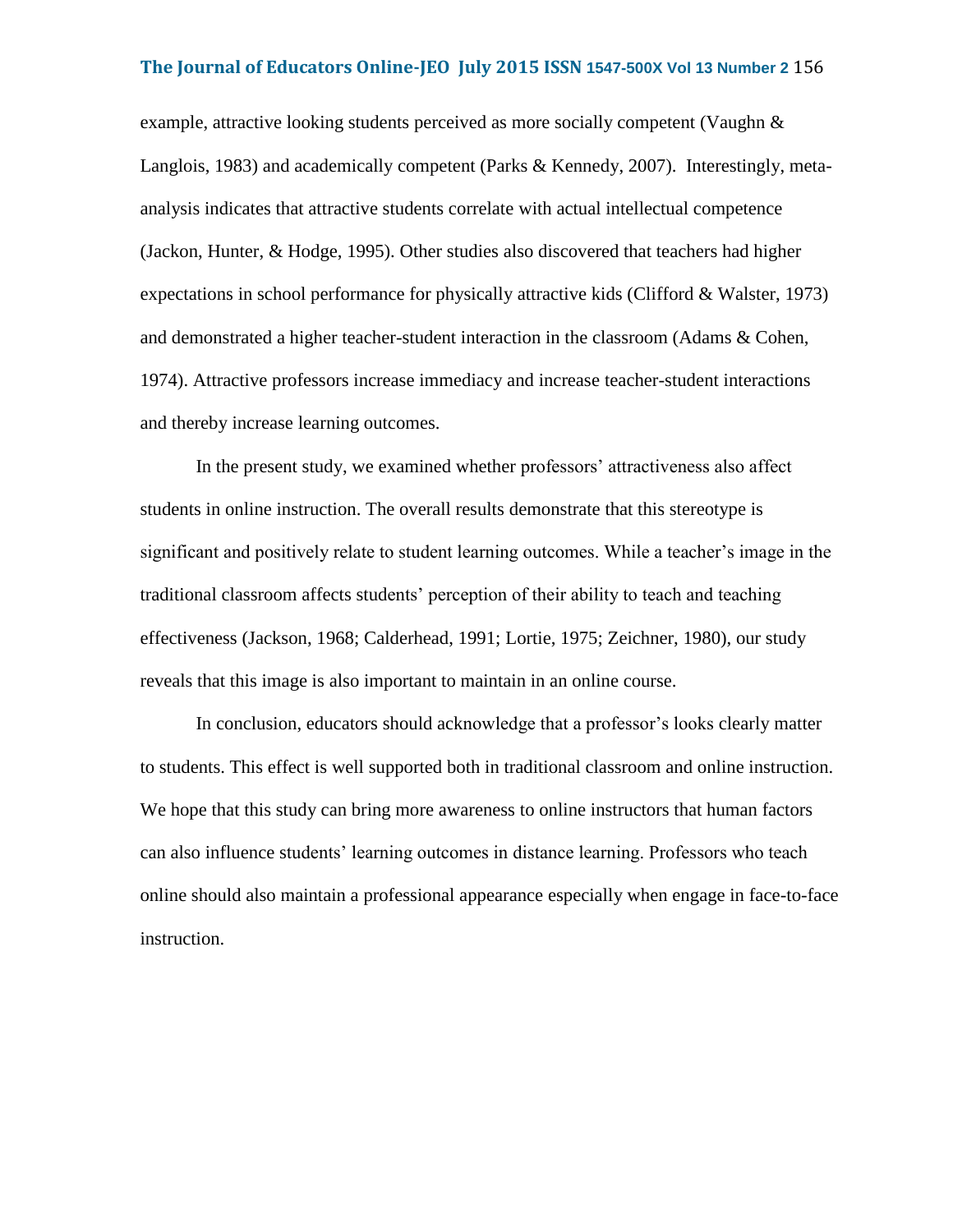## **REFERENCES**

- Adams, G. R. & Cohen, A. S. (1974). Children's physical and interpersonal characteristics that effect student-teacher interactions. *The Journal of Experimental Education, 43*, 1-5.
- Adams, G. R., & Crane, P. (1980). An assessment of parents' and teachers' expectations of preschool children's social preference for attractive or unattractive children and adults. *Child Development, 51*(1), 224-231.
- Allen, I. E., & Seaman, J. (2013). *Changing course: Ten years of tracking online education in the United States.* PO Box 1238, Newburyport, MA 01950: Sloan Consortium.
- Allen, M., Bourhis, J., Burrell, N., & Mabry, E. (2002). Comparing student satisfaction with distance education to traditional classrooms in higher education: A metaanalysis. *The American Journal of Distance Education, 16*(2), 83-97.
- Ames, C. (1990). 10 effective motivation: The contribution of the learning environment. *The social psychology of education: Current research and theory* (pp. 235-254) Cambridge University Press.
- Bamber, D., & Castka, P. (2006). Personality, organizational orientations and selfreported learning outcomes. *Journal of Workplace Learning, 18*(2), 73-92.
- Bonds-Raacke, J., & Raacke, J. D. (2007). The relationship between physical attractiveness of professors and students' ratings of professor quality. *Journal of Psychiatry, Psychology and Mental Health, 1*(2), 1-7.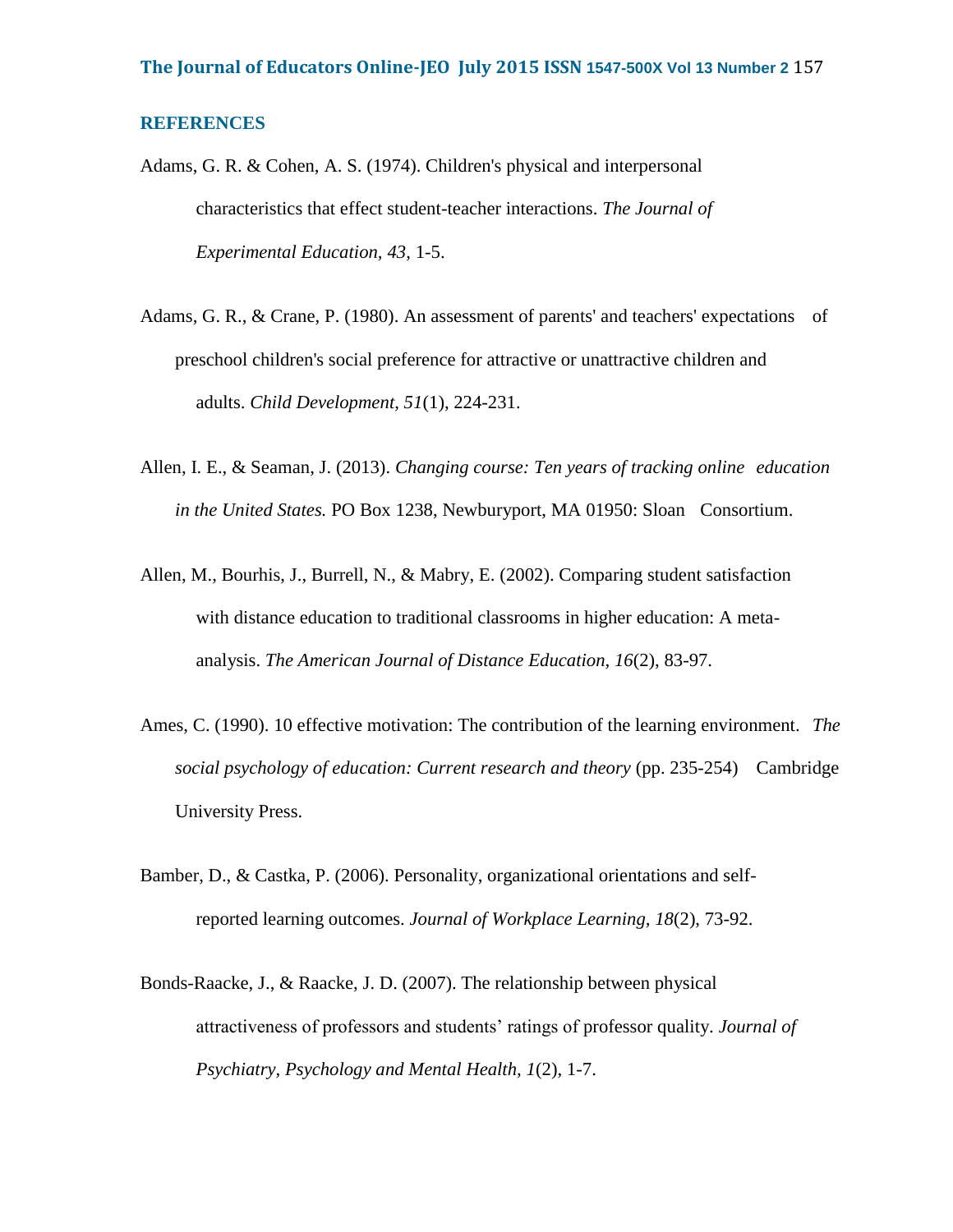- Brophy, J. (1983). Conceptualizing student motivation. *Educational Psychologist, 18*(3), 200-215.
- Calderhead, J., & Robson, M. (1991). Images of teaching: Student teachers' early conceptions of classroom practice. *Teaching and Teacher Education, 7*(1), 1-8.
- Christophel, D. M. (1990). The relationships among teacher immediacy behaviors, student motivation, and learning. *Communication Education, 39*(4), 323-340.
- Christophel, D. M. (1990). The relationships among teacher immediacy behaviors, student motivation, and learning. *Communication Education, 39*(4), 323-340.
- Chyung, S. Y. Y. (2007). Age and gender differences in online behavior, self-efficacy, and academic performance. *Quarterly Review of Distance Education, 8*(3), 213- 222.
- Clifford, M. M., & Walster, E. (1973). Research note: The effect of physical attractiveness on teacher expectations. *Sociology of Education, 46*(2), 248-258.
- DiBiase, D., & Kidwai, K. (2010). Wasted on the young? comparing the performance and attitudes of younger and older US adults in an online class on geographic information: JGHE annual lecture. *Journal of Geography in Higher Education, 34*(3), 299-326.
- Driskell, J. E., Olmstead, B., & Salas, E. (1993). Task cues, dominance cues, and influence in task groups. *Journal of Applied Psychology, 78*(1), 51-60.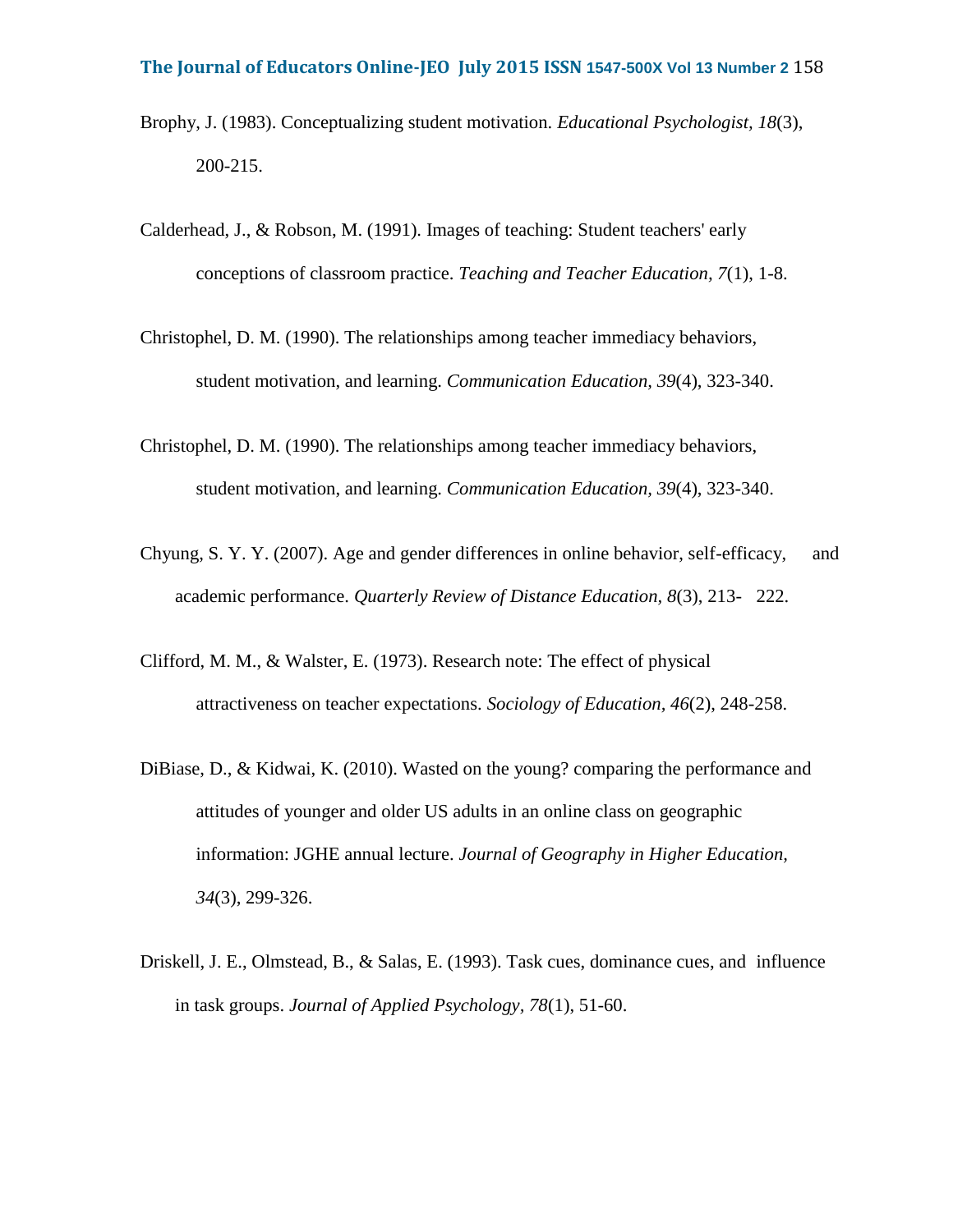- Dweck, C. S. (1986). Motivational processes affecting learning. *American Psychologist, 41*(10), 1040-1048.
- Eagly, A. H., Ashmore, R. D., Makhijani, M. G., & Longo, L. C. (1991). What is beautiful is good, but…: A meta-analytic review of research on the physical attractiveness stereotype. *Psychological Bulletin, 110*(1), 109-128.
- Feeley, H. T. (2002). Evidence of halo effects in student evaluations of communication instruction. *Communication Education, 51*(3), 225-236.
- Feingold, A. (1992). Good-looking people are not what we think. *Psychological Bulletin, 111*(2), 304-341.
- Felton, J., Mitchell, J., & Stinson, M. (2004). Web-based student evaluations of professors: The relations between perceived quality, easiness and sexiness. *Assessment & Evaluation in Higher Education, 29*(1), 91-108.
- Foos, P. W., & Clark, M. C. (2011). Adult age and gender differences in perceptions of facial attractiveness: Beauty is in the eye of the older beholder. *The Journal of Genetic Psychology, 172*(2), 162-175.
- Gurung, R. A., & Vespia, K. (2007). Looking good, teaching well? Linking liking, looks, and learning. *Teaching of Psychology, 34*(1), 5-10.
- Hamermesh, D. S., & Parker, A. (2005). Beauty in the classroom: Instructors' pulchritude and putative pedagogical productivity. *Economics of Education Review, 24*(4), 369-376.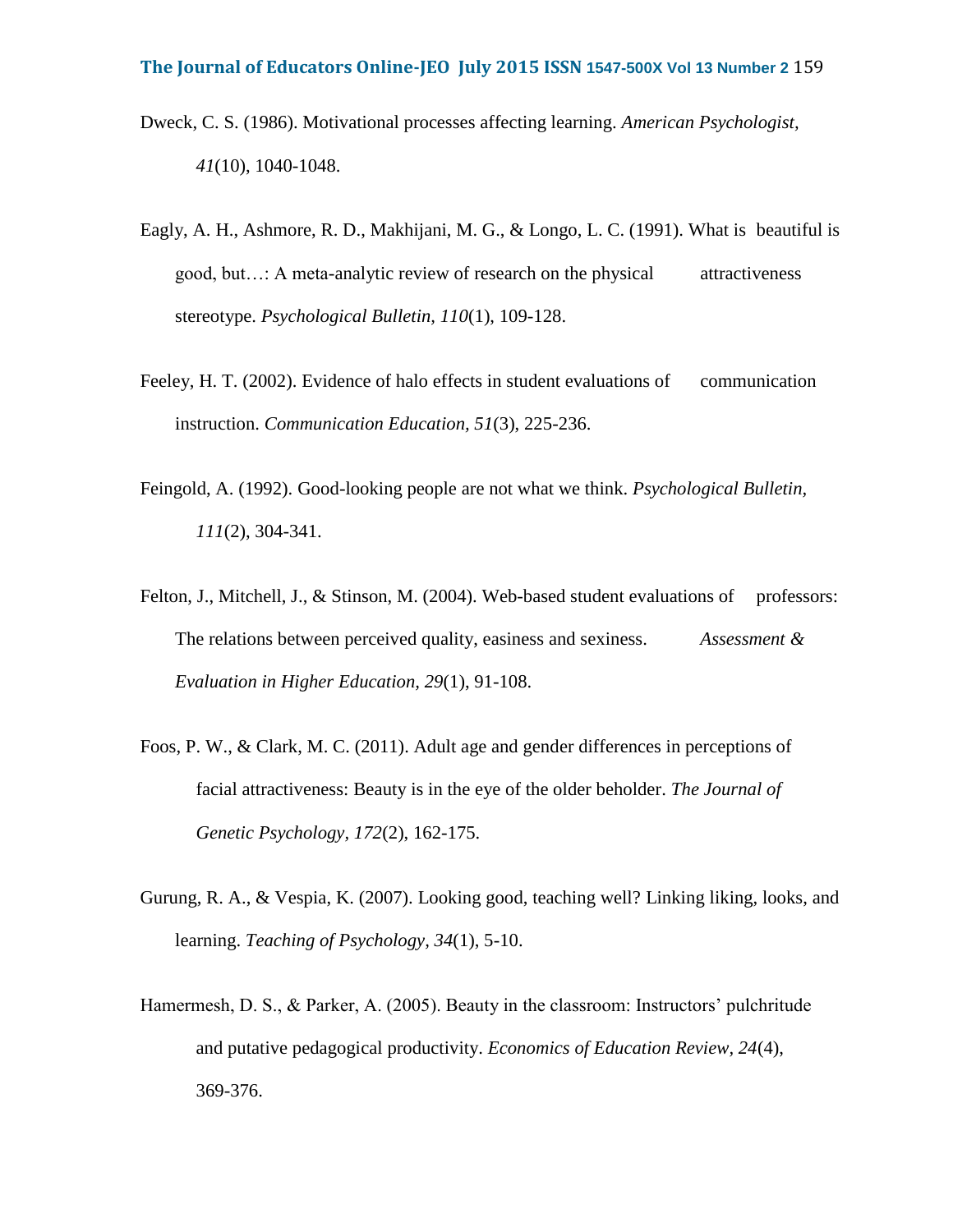- Hossain, T. M. (2009). Hot or not: An analysis of online professor-shopping behavior of business students. *Journal of Education for Business, 85*(3), 165-171.
- Jackson, L. A., Hunter, J. E., & Hodge, C. N. (1995). Physical attractiveness and intellectual competence: A meta-analytic review. *Social Psychology Quarterly, 58*, 108-108.
- Jackson, P. W. (1968). Life in classrooms. (pp. 1-19). New York: Teachers College Press.
- Jones, S. J. (2012). Reading between the lines of online course evaluations: Identifiable actions that improve student perceptions of teaching effectiveness and course value. *Journal of Asynchronous Learning Networks, 16*(1), 49-58.
- Katz, Y. J. (2002). Attitudes affecting college students' preferences for distance learning. *Journal of Computer Assisted Learning, 18*(1), 2-9.
- Koh, E., & Lim, J. (2012). Using online collaboration applications for group assignments: The interplay between design and human characteristics. *Computers & Education, 59*(2), 481-496.
- Lang, J. M. (2005). Looking like a professor. *The Chronicle of Higher Education, 51*, C2- C3.
- Langlois, J. H., Kalakanis, L., Rubenstein, A. J., Larson, A., Hallam, M., & Smoot, M. (2000). Maxims or myths of beauty? A meta-analytic and theoretical review. *Psychological Bulletin, 126*(3), 390-423.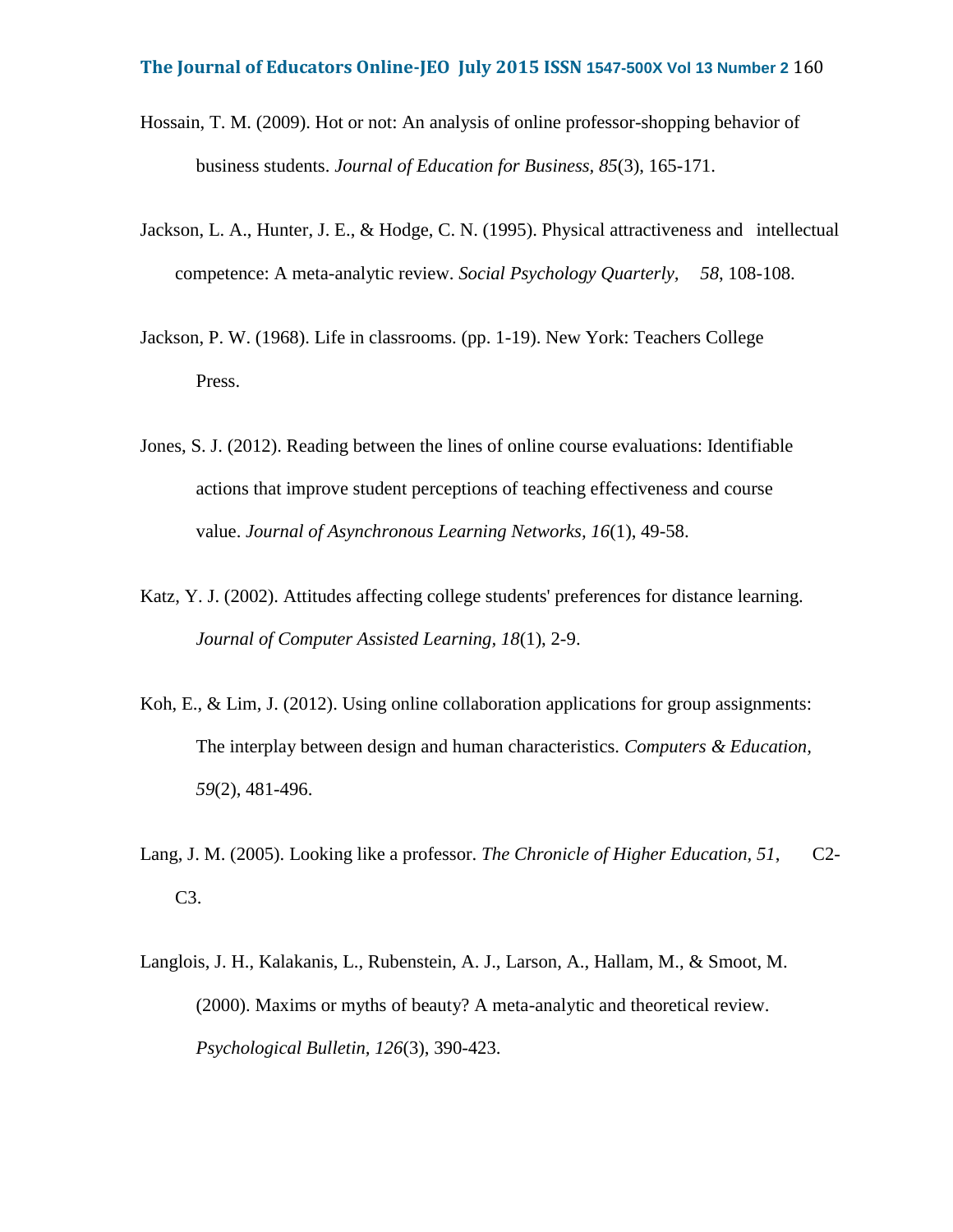- Lemay, E. P.,Jr, Clark, M. S., & Greenberg, A. (2010). What is beautiful is good because what is beautiful is desired: Physical attractiveness stereotyping as projection of interpersonal goals. *Personality & Social Psychology Bulletin, 36*(3), 339-353.
- Liu, J., Hu, J., & Furutan, O. (2013). The influence of student perceived Professors' "Hotness" on expertise, motivation, learning outcomes, and course satisfaction. *Journal of Education for Business, 88*(2), 94-100.
- Lockheed, M. E. (1985). Women, girls, and computers: A first look at the evidence. *Sex Roles, 13*(3-4), 115-122.
- Lortie, D. C., & Clement, D. (1975). *Schoolteacher: A sociological study.* University of Chicago Press Chicago.
- Ohanian, R. (1990). Construction and validation of a scale to measure celebrity endorsers' perceived expertise, trustworthiness, and attractiveness. *Journal of Advertising, 19*(3), 39-52.
- Oldmeadow, J., Platow, M. J., & Foddy, M. (2005). Task groups as self-categories: A social identity perspective on status generalization. *Current Research in Social Psychology, 10*(18), 268-282.
- Oliver, R. L. (1980). A cognitive model of the antecedents and consequences of satisfaction decisions. *Journal of Marketing Research, 17*(000004), 460-469.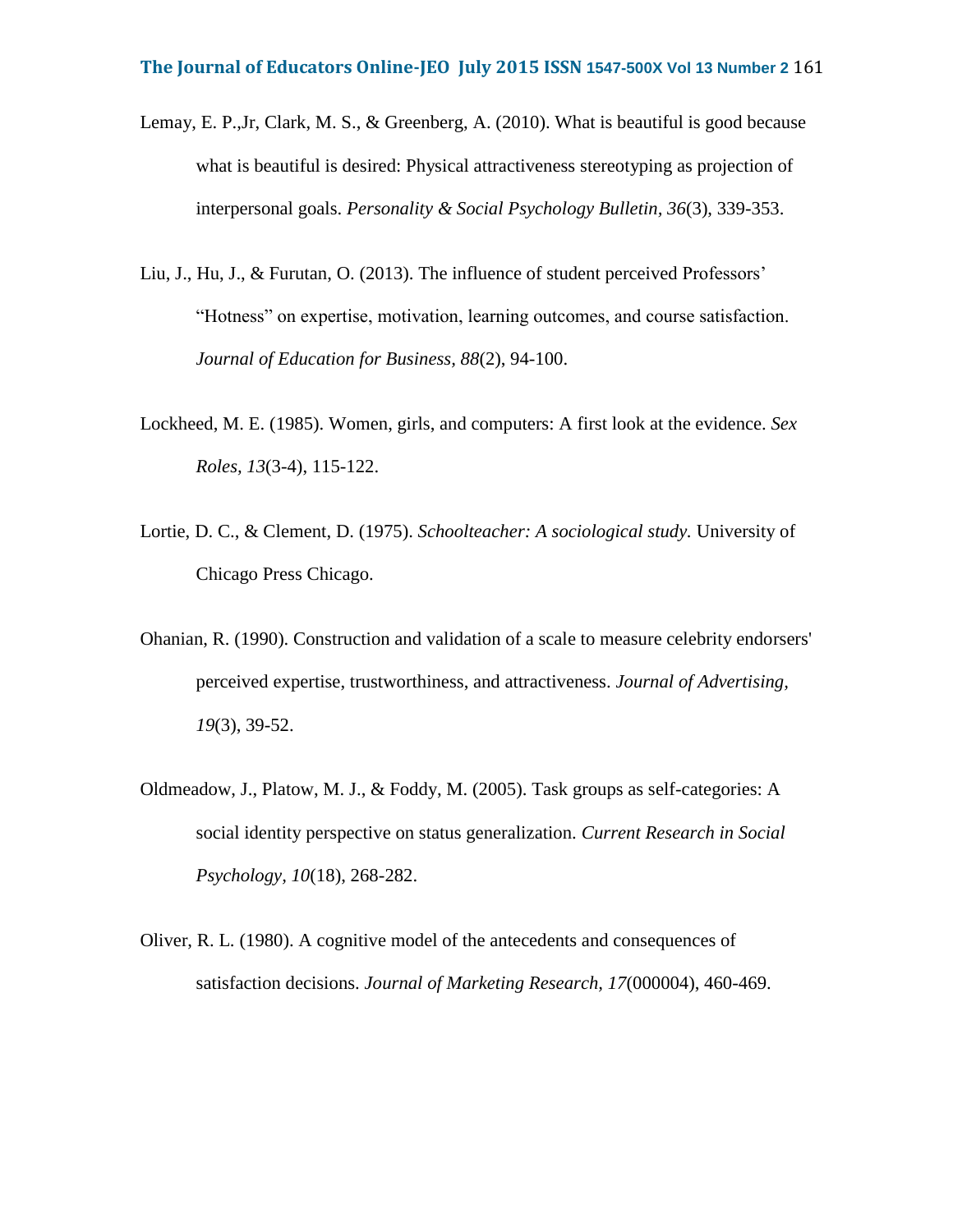- Parks, F. R., & Kennedy, J. H. (2007). The impact of race, physical attractiveness, and gender on education majors' and teachers' perceptions of student competence. *Journal of Black Studies, 37*(6), 936-943.
- Romano, S. T., & Bordieri, J. E. (1989). Physical attractiveness stereotypes and students' perceptions of college professors. *Psychological Reports, 64*(3c), 1099-1102.
- Simonds, T.A., & Brock, B.L. (2014). Relationship between age, experience, and student preference for types of learning activities in online courses. . *The Journal of Educators Online, 11*(1), 1-19.
- Smart, K. L., & Cappel, J. J. (2006). Students' perceptions of online learning: A comparative study. *Journal of Information Technology Education, 5*, 210-219.
- Snyder, M., Tanke, E. D., & Berscheid, E. (1977). Social perception and interpersonal behavior: On the self-fulfilling nature of social stereotypes. *Journal of Personality and Social Psychology, 35*(9), 656-666.
- Thorne, K. (2003). *Blended learning: How to integrate online & traditional learning* Kogan Page Publishers.
- Trentin, G. (1997). Telematics and on‐line teacher training: The POLARIS project. *Journal of Computer Assisted Learning, 13*(4), 261-270.
- Vaughn, B. E., & Langlois, J. H. (1983). Physical attractiveness as a correlate of peer status and social competence in preschool children. *Developmental Psychology, 19*(4), 561-567.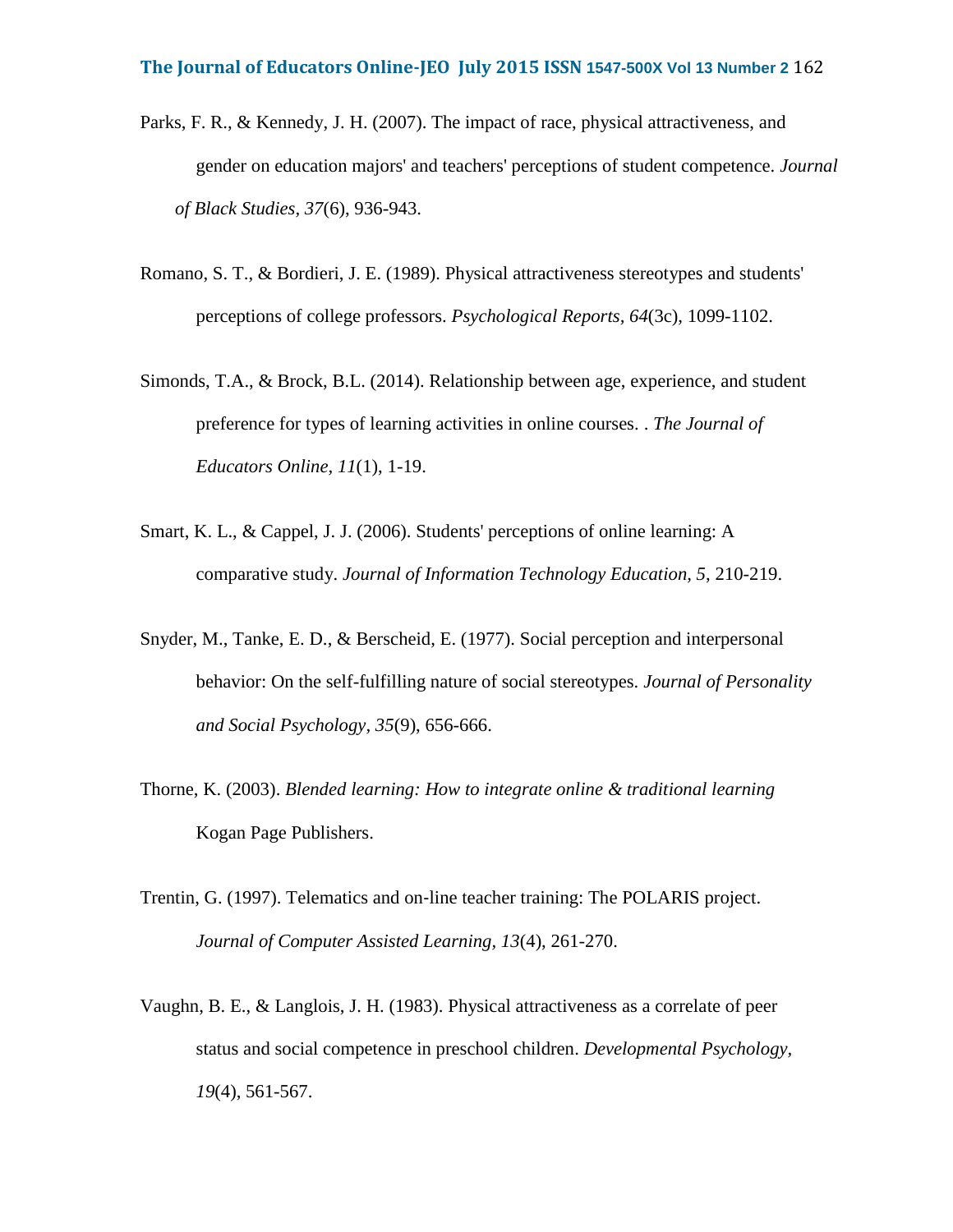- Wang, L. C., & Morgan, W. R. (2008). Student perceptions of using instant messaging software to facilitate synchronous online class interaction in a graduate teacher education course. *Journal of Computing in Teacher Education, 25*(1), 15-21.
- Webster Jr, M., & Driskell Jr, J. E. (1983). Beauty as status. *American Journal of Sociology, 89*(1), 140-165.
- Zeichner, K. M. (1980). Myths and realities: Field-based experiences in preservice teacher education. *Journal of Teacher Education, 31*(6), 45-55.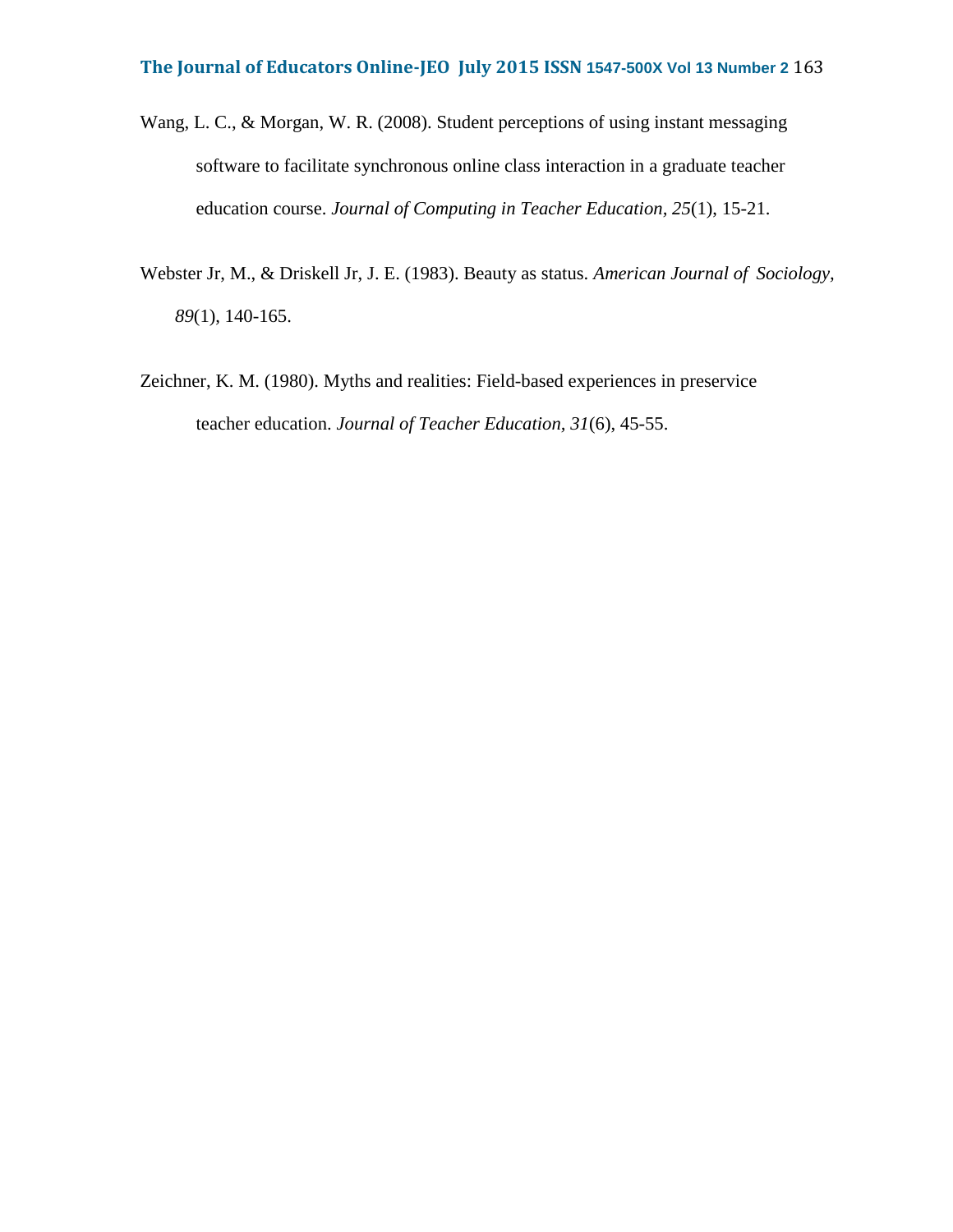# **Tables**

| <b>Measure</b>             | <b>Attractiveness Factor</b> | <b>Mean</b> |
|----------------------------|------------------------------|-------------|
| <b>Satisfaction</b>        | High                         | 5.982       |
|                            | Low                          | 4.609       |
| <b>Expertise</b>           | High                         | 6.063       |
|                            | Low                          | 5.495       |
| <b>Effectiveness</b>       | High                         | 5.931       |
|                            | Low                          | 4.631       |
| <b>Motivation</b>          | High                         | 5.392       |
|                            | Low                          | 4.152       |
| <b>Learning Outcome</b>    | High                         | 5.642       |
|                            | Low                          | 4.697       |
| <b>Attractiveness Rank</b> | High                         | 4.427       |
|                            | Low                          | 3.869       |

Table 1: Mean Levels of Dependent Variables

Table 2: Repeated Measures Analysis of Variance Results

|                | <b>Effectiven</b> |               | <b>Expertise</b> |              | <b>Motivation</b> Learning |      |                 |                | <b>Satisfactio</b> |          | <b>Attractiven</b> |      |
|----------------|-------------------|---------------|------------------|--------------|----------------------------|------|-----------------|----------------|--------------------|----------|--------------------|------|
|                | <b>ess</b>        |               |                  |              |                            |      | <b>Outcomes</b> |                | n                  |          | ess Rank           |      |
|                | $\mathbf{F}$      | p             | F                | p            | $\mathbf{F}$               | p    | F               | p              | F                  | p        | $\mathbf F$        | p    |
| <b>Hotness</b> | 51.0              | .00.          | 12.4             | .00.         | 84.2                       | .000 | 39.0            | .00.           | 53.3               | .00.     | 25.4               | .000 |
|                | 66                | $\theta$      | 22               | $\mathbf{1}$ | 02                         |      | 88              | $\overline{0}$ | 68                 | $\theta$ | 25                 |      |
| Hotness*Ge     | .009              | .92           | 1.23             |              | $.26 \quad 2.65$           | .106 | .006            | .94            | 0.31               | .57      | .771               | .382 |
| nder           |                   | $\mathcal{F}$ | 9                | 8            | $\overline{2}$             |      |                 | $\theta$       |                    | 5        |                    |      |
| Hotness*Ag     | 4.61              | .00.          | 4.12             | .00.         | 1.80                       | .150 | 2.07            | $.10\,$        | 2.76               | .04      | .693               | .558 |
| e              | 8                 | 4             | 8                | 8            | 9                          |      | 6               | 7              | $\Omega$           | 5        |                    |      |